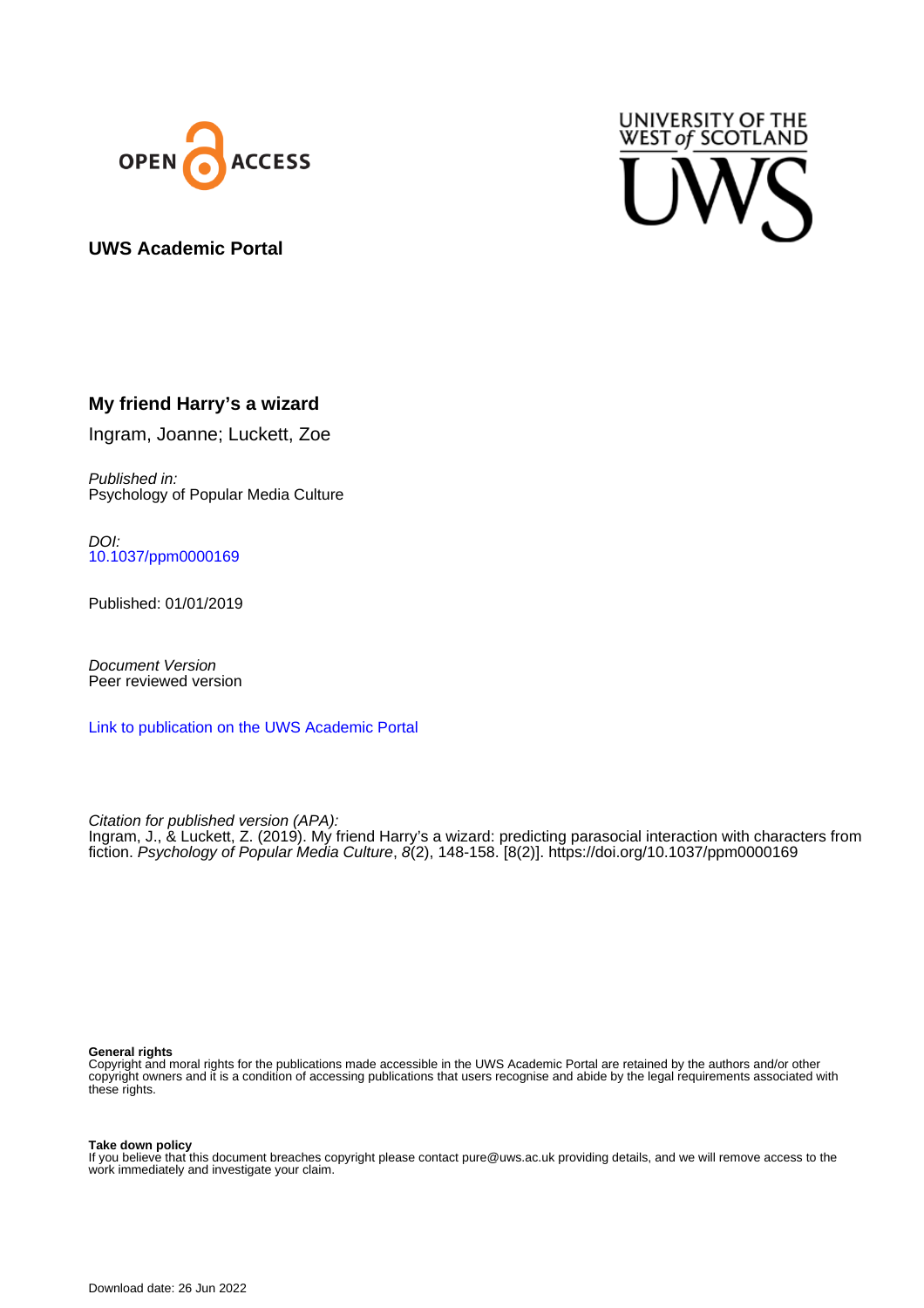# My friend Harry's a wizard:

# Predicting parasocial interaction with characters from fiction

Joanne Ingram<sup>1</sup>  $\&$  Zoe Luckett<sup>2</sup>

<sup>1</sup>School of Media, Culture and Society, University of the West of Scotland

<sup>2</sup>Department of Psychology, University of Bedfordshire

Correspondence to: Joanne Ingram Department of Psychology University of the West of Scotland Paisley Campus Paisley PA1 2BE joanne.ingram@uws.ac.uk +44 (0)141 849 4429

This work was completed with the support of funding from the University of Bedfordshire's Research Centre for Applied Psychology.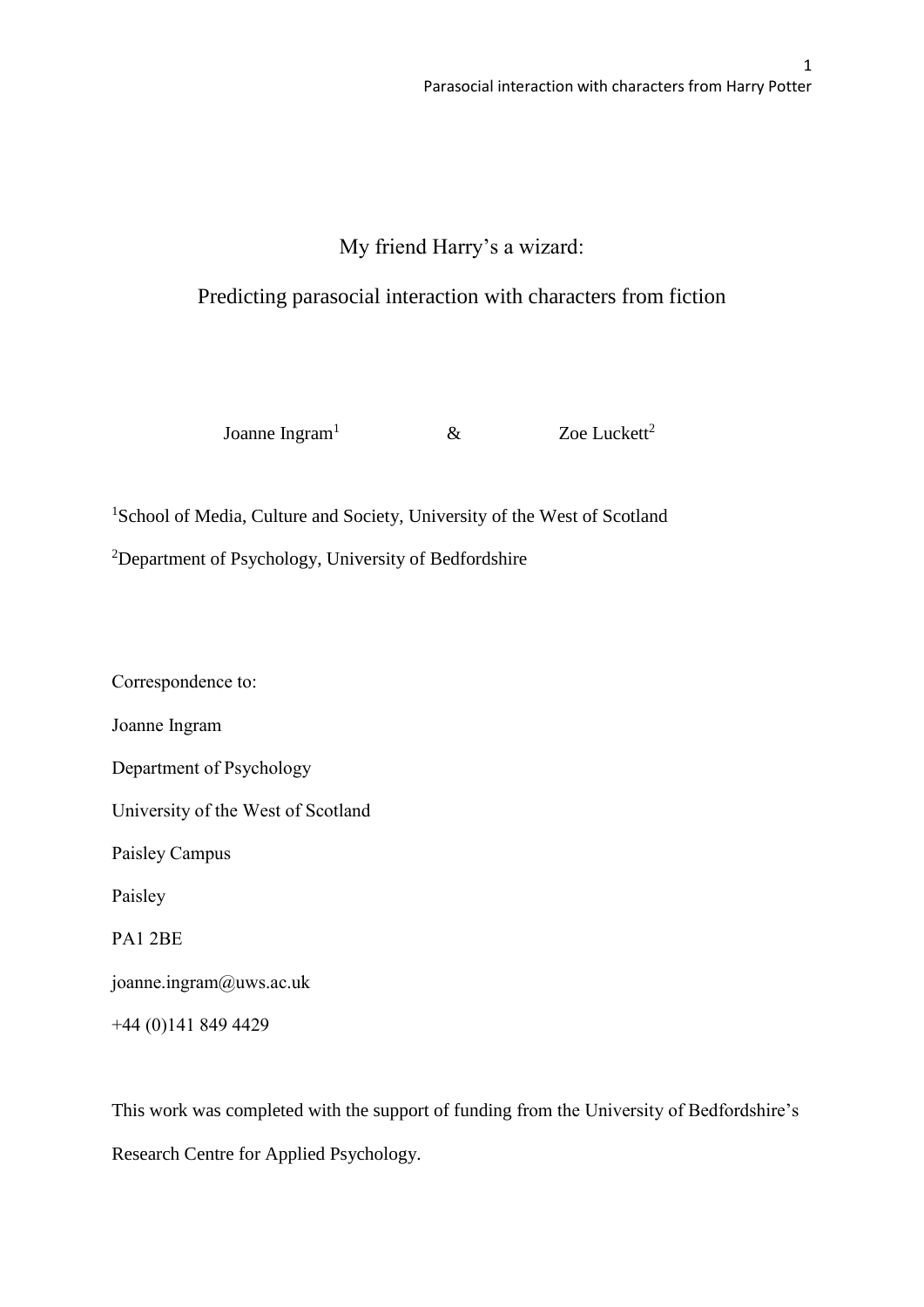$\mathfrak{p}$ 

#### **Abstract**

We explored parasocial interactions with characters from a narrow range of books and movies, namely those featuring the character 'Harry Potter'. Following research which suggests that parasocial interactions are multidimensional, we investigated which personality, reading and viewing motives, predicted four dimensions of parasocial interaction with characters in the 'Harry Potter' series. The pattern of significant predictors indicated that interpersonal aspects of reading (neuroticism, reading for companionship) and sociable aspects of movie viewing (openness, agreeableness, extraversion, and viewing to be sociable) lead to greater experience of the dimensions of parasocial interaction. We suggest that these factors relate to the availability of interactive media and experiences surrounding this series; and, the series representing mainstream rather than subcultural media. Results support the suggestion that parasocial interaction is multidimensional; and demonstrate that factors predicting these dimensions may vary dependent on the medium in which the favoured persona is presented, or on the identity of the favoured persona.

Keywords: Parasocial; Parasocial Interaction; Harry Potter; Personality; Motives

## Public Significance Statement

Readers of *Harry Potter* books and viewers of movies were shown to have one-sided 'relationships' with characters from the series. Such relationships may form because readers want someone to relate to, and because viewers want to be sociable. These relationships are potentially driven by the extent of immersive multi-media surrounding *Harry Potter*, and by the mainstream status of the series.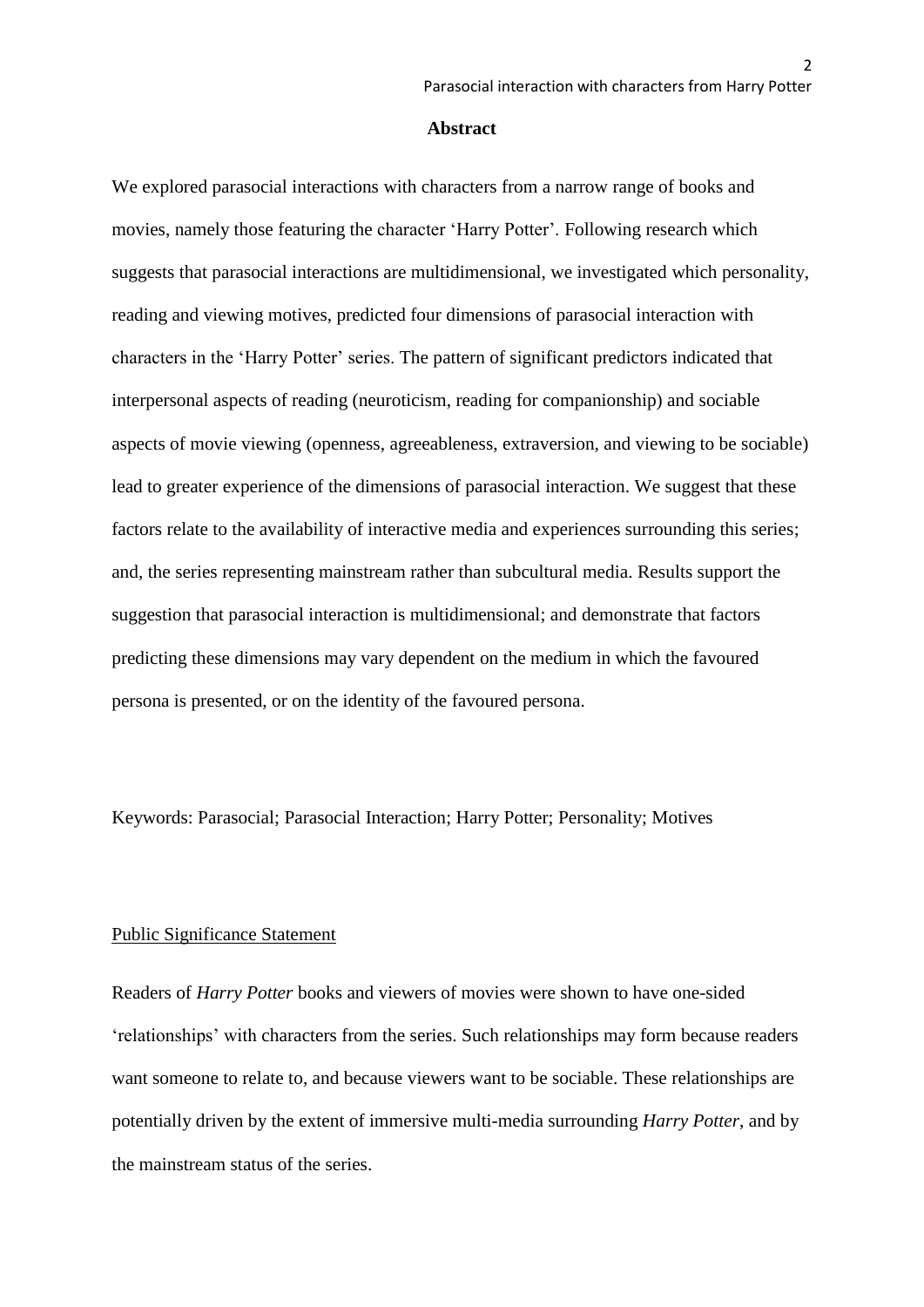## **My friend Harry's a wizard:**

## **Predicting parasocial interaction with characters from fiction**

Parasocial interaction (PSI) was initially conceptualised as a one-sided relationship which an audience member may hold with a television personality (Horton & Wohl, 1956). Focusing on media personalities, such as game show hosts or interviewers, Horton and Wohl outlined different characteristics which could make up such a relationship. Such characteristics include a level of intimacy experienced outside of viewing time, role adoption, non-mutual and non-dialectic communication. Building on these characteristics, a range of research has been carried out assessing the PSIs people engage in with different non-fiction and fiction media personalities; including radio presenters, news readers and soap opera characters. Within this article, we look at PSIs formed with characters featured in books and movies. We have restricted the range of personalities under consideration by requesting participants consider a PSI in relation to a character in a specific series of movies and books – namely those involving the character Harry Potter. We assess the involvement of personality traits in forming a PSI with characters from these movies and books, and identify motives for viewing and reading considering a uses and gratifications perspective. In examining some of the factors which lead to the formation of a PSI with a character from the Harry Potter series we also provide support for the assertion that PSI is a multidimensional construct (Tsay  $\&$ Bodine, 2012).

## **Parasocial Interaction as a Multidimensional Construct**

The Parasocial Interaction Scale (PSI Scale) was developed by Rubin, Perse and Powell (1985) to assess interpersonal relationships, with media personalities, which are onesided and developed through viewing of the personality over time. Specifically, this scale addressed engagement in PSIs with personalities involved in news programming. The scale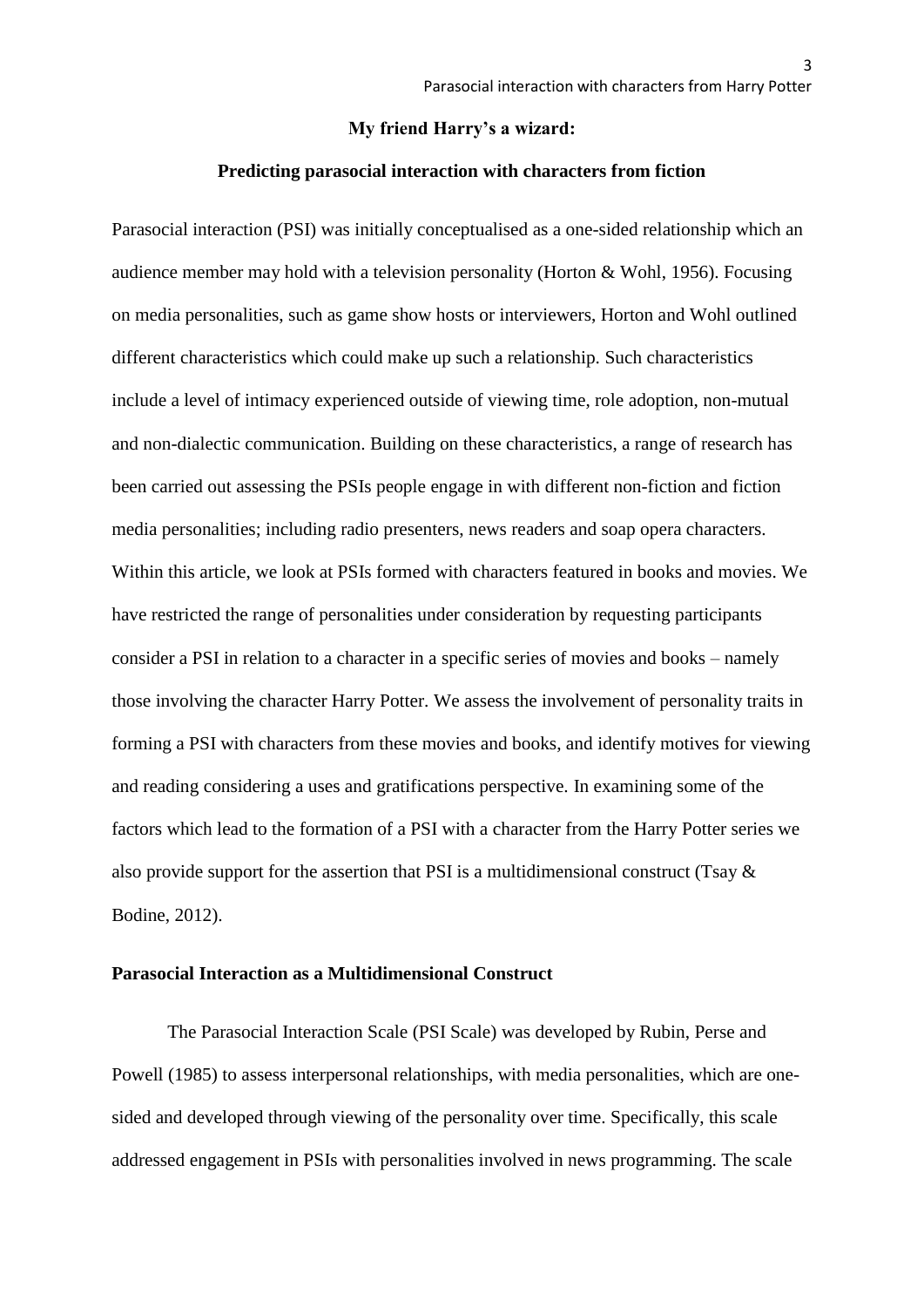was later adapted and used to examine the effects and causes of PSIs with soap opera characters (Perse & Rubin, 1989), TV characters and personalities (Auter, 1992; Conway & Rubin, 1991; Rubin & McHugh, 1987), and TV shopping personalities (Grant, Gunthrie, & Ball-Rokeach, 1991). More recently Tsay and Bodine (2012) noted that the changing nature of media and mass communication allowed for a greater level of interaction with characters or personalities. Engagement in online behaviours such as fan groups, Twitter, and character blogs, allows audiences a greater level of interaction with their favoured personae. Online engagement encourages audience members to be active agents in their own media experiences (Katz, Blumler & Gurevitch, 1974), to a greater extent than initially conceived by the uses and gratifications approach. The effects of such interaction may not have been evident in a single measure. Tsay and Bodine (2012) developed a revised version of Rubin et al's (1985) scale which assessed PSI as a multidimensional construct; and, within this study, we use a modified version of Tsay and Bodine's scale to provide further support for the consideration of PSI as a multidimensional construct. These authors identified four distinct dimensions of parasocial interaction which address engagement with media characters from affective, cognitive and behavioural perspectives. These are: *guidance* - where the participant may look upon the character as a role model or for advice; *face-to-face desire* – where the participant wishes to communicate with the character; *intimacy* – where the participant wishes to learn more about the character; and *familiarity* – the degree of knowledge or familiarity a participant has with the character. Within their study Tsay and Bodine (2012) investigated the relationship of the four dimensions they identified to personality. In addition, they addressed uses and gratifications of media engagement by examining interpersonal needs and motives for TV viewing. These authors noted that increased interactivity and user control means it is easier than ever for people to use media for gratification of their needs. Within the current paper, we have built on the work of Tsay and Bodine by assessing PSI as a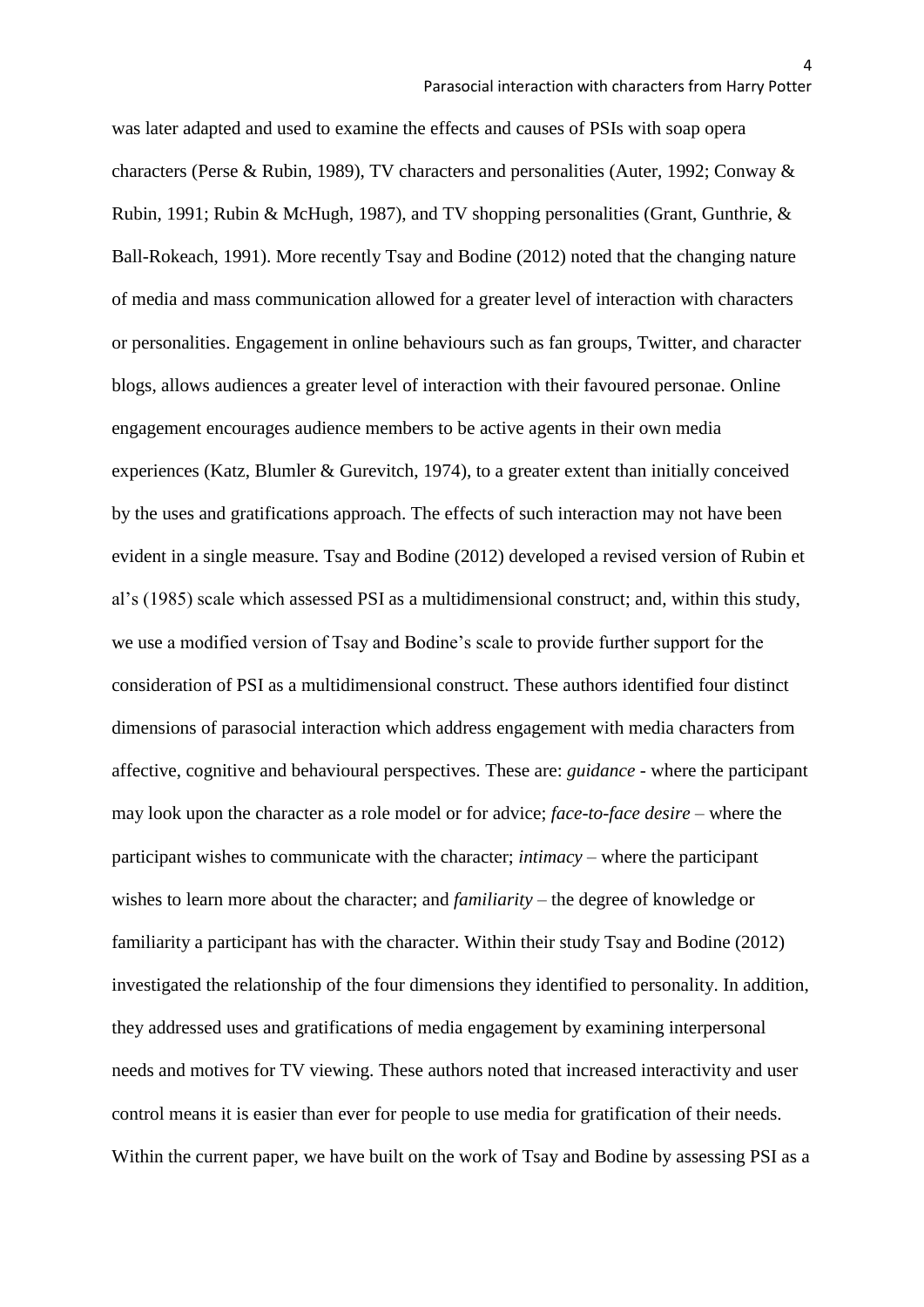multidimensional construct as they suggested is necessary. In doing so, we have identified a specific series, featuring the character 'Harry Potter', which provides users with the opportunity for a high level of interactivity, and control over their engagement.

## **The Harry Potter Series**

**.** 

We have looked at the relationship between personality and motives, in relation to the four dimensions of a PSI, whilst asking participants to select a favourite character of a more specific nature than previous research. That is, a character who features in the seven original books and/or eight movies which feature the character 'Harry Potter'. This criterion allowed for an interesting addition to the body of literature on PSIs. The fictional world of the character 'Harry Potter' allowed us to examine PSIs with characters in a way which is rarely possible for most other media of this type. The physical length of the unfolding story, spanning eight movies or seven books, allows consumers to engage in more depth with characters. The time taken for the story to unfold, books were released over 10 years from 1997 to 2007 and movies were released over 9 years between 2002 and 2011<sup>1</sup> , ensured viewers and readers who became interested in the earlier instalments were kept engaged with the characters across a long period of time. A person reading the first book close to its release date and watching the final movie close to its release date would have remained engaged with this series for 14 years. Previous research has assessed PSIs with television characters who are on the screen for a prolonged period (Hoffner & Cohen 2012: Tuckachinsky, 2011), and with characters from a series of movies (Stever 2009). Parasocial relationships with the character Harry Potter alone have been assessed cross-culturally, with social attraction being the most important factor in development of such a relationship for both collective and individualistic cultures (Schmid & Klimmt, 2011). But, to our knowledge, examination of

 $1$  The seven official books involving the character Harry Potter were written by J.K. Rowling and published in the U.K. by Bloomsbury Children's Books and in the U.S. by Scholastic. The rights to the eight Harry Potter movies are held by Time Warner Incorporated, and these movies were distributed by Warner Bros.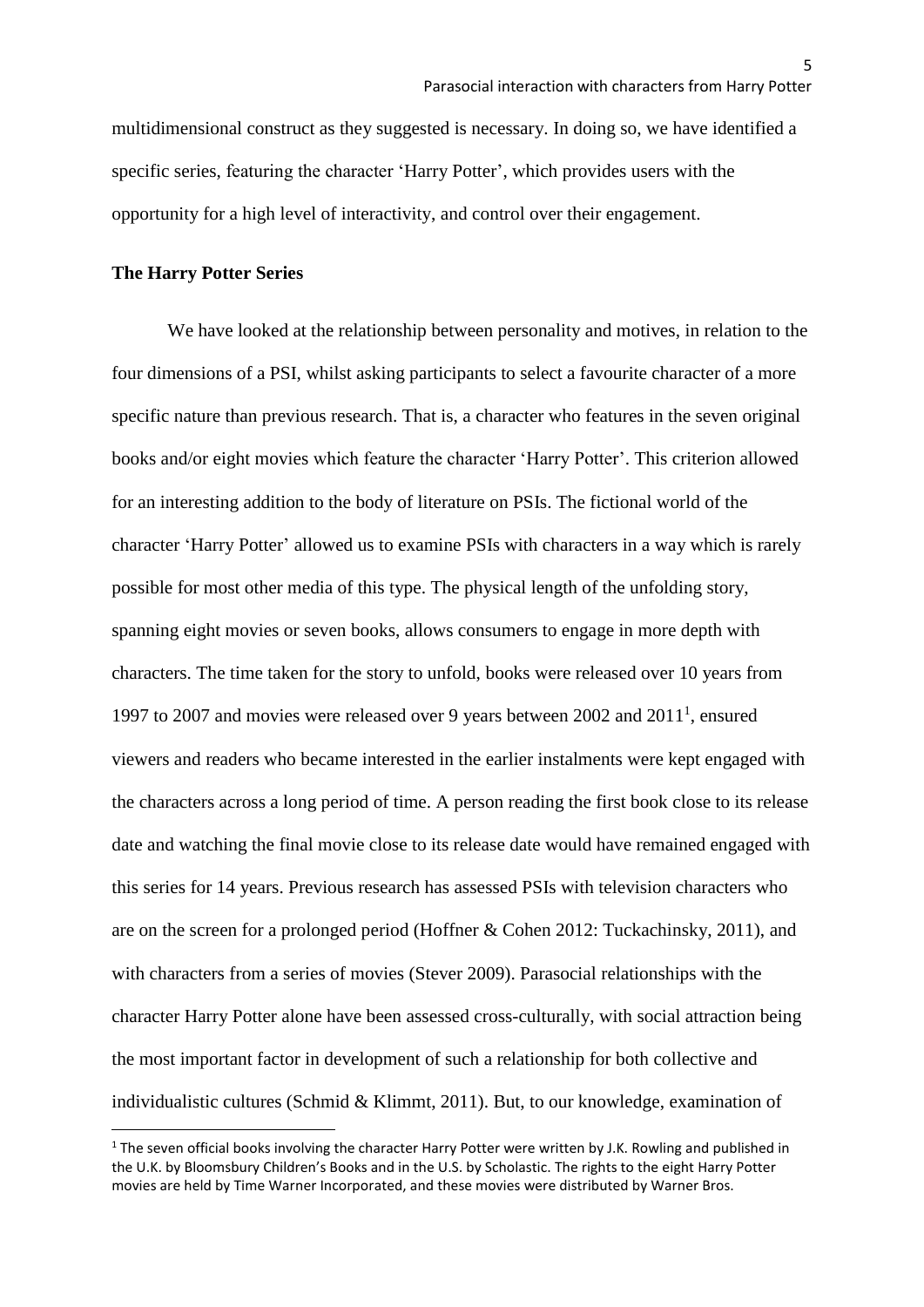engagement in PSIs with a range of characters from both books and movies has yet to be investigated.

There are, of course, other books and movies which could be examined in the same way, for example those within *The Lord of the Rings* series. But there is an additional aspect of the Harry Potter series which increases its relevance to discussions of developing mass communication. This is the level of behavioural involvement (Tsay & Bodine, 2012) which 'Harry Potter' consumers can engage in. Rather than being restricted to viewing or reading the finite selection of official stories, these consumers can gain further access to their favourite characters through official websites (e.g., www.pottermore.com, harrypotter.warnerbros.co.uk) and unofficial websites (e.g., www.mugglenet.com, harrypotter.scholastic.com). Consumers can discuss the activities of their favourite characters using social media, and, they can create further adventures for their favourite characters on fan fiction websites (e.g., www.harrypotterfanfiction.com). In addition, consumers are able to move beyond the use of media devices and engage in an interactive experience by visiting either The Wizarding World of Harry Potter at Universal Studios in Orlando and California, or The Warner Bros Studio Tour London featuring the Making of Harry Potter. These attractions allow consumers to physically connect with the fictional world which makes up part of the Harry Potter story. Although the attractions do not involve engagement with specific characters, the ability to place one's self within the fictional world of a character will likely affect any PSI a consumer experiences with their favourite character.

The additional elements of fans engagement with Harry Potter makes assessment of the personality, and motivational, factors which predict the different dimensions of PSI interesting and important. Interactive elements may encourage some fans to instrumentally engage with the series, and characters within the series. Engagement for goal-oriented, as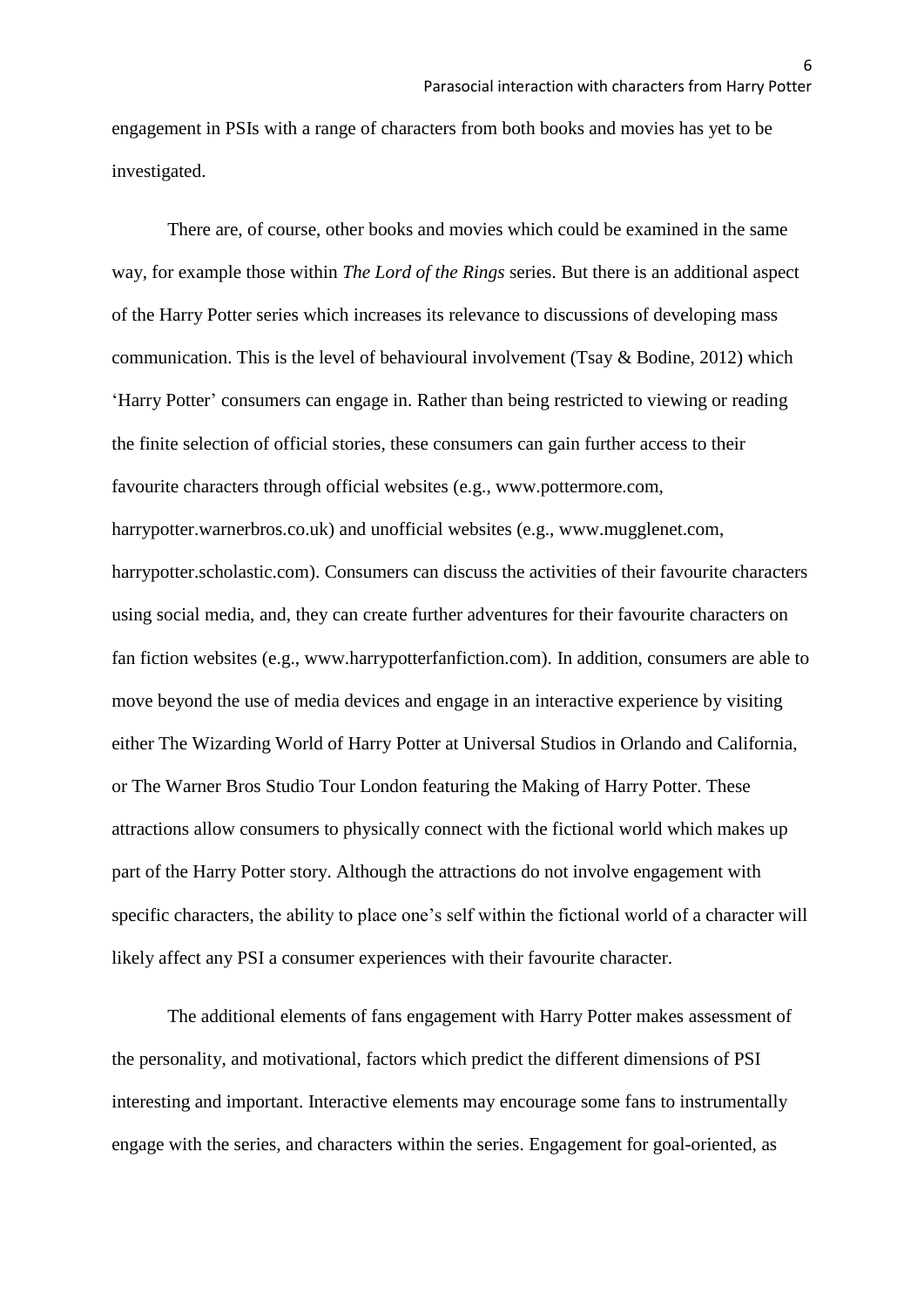opposed to habitual, use and gratification will likely lead to different profiles of personality and motivations which predict different dimensions of PSI. For example, a profile of personality and motivational factors which predicts high *face-to-face desire* may indicate a group of fans likely to engage in behavioural aspects such as visiting physical attractions. We assessed the levels of *guidance*, *face-to-face desire*, *intimacy* and *familiarity* which are predicted by consumer's personality, motives for reading Harry Potter books, and motives for viewing Harry Potter films.

## **Personality and Parasocial Interaction**

Previously, differences in personality were shown to vary the influence of media on individuals, as well as to vary how individuals use media (Lachlan & Maloney, 2008; Nabi & Riddle, 2008; Shim & Paul, 2007). Differences in personality may also vary an individual's pursuit of intimacy, and approach to relationships (Sanderson, Rahm & Beigbeder, 2005). The association of personality to PSI was assessed by Tsay and Bodine (2012) in specific relation to the four dimensions they outlined. Findings indicated that neuroticism was a predictor of the *guidance*, *intimacy* and *familiarity* dimensions, and was positively associated with all four dimensions. Extraversion did not predict or associate with any of the four dimensions. Findings involving neuroticism and extraversion were both contrary to the original hypotheses; it was initially thought that those high in neuroticism would not engage in PSIs as they are less likely to gain satisfaction from interpersonal communication. The results suggest that PSIs may act as a functional alternative to face-to-face interactions; with those high in neuroticism using PSIs for interpersonal gratification through vicarious experiences (Wang, Fink & Cai, 2008). Extraversion was expected to be positively associated with PSIs as those high in extraversion are likely to enjoy mediated relationships in the same manner as they enjoy face-to-face relationships. The lack of relationship between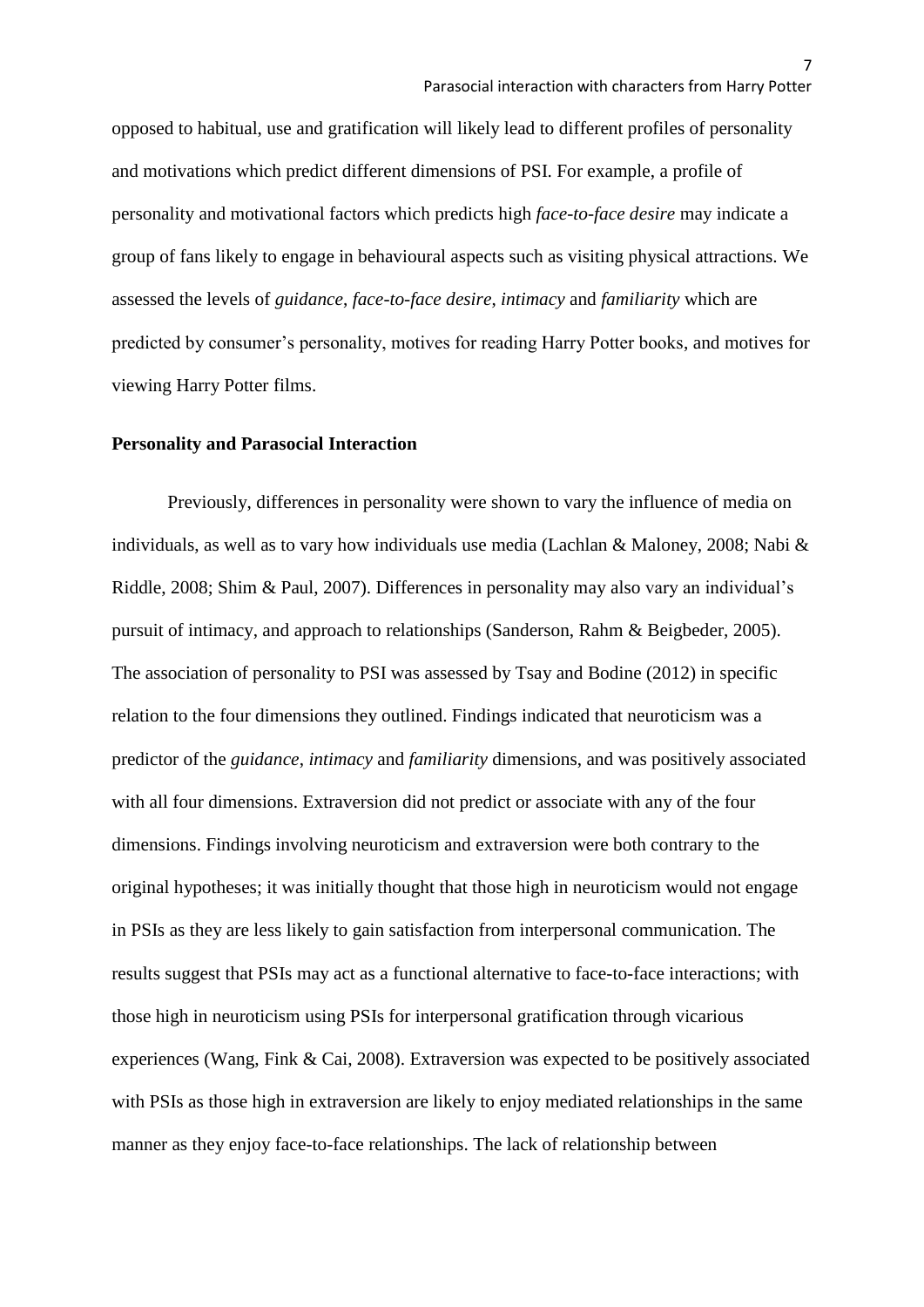extraversion and PSI dimensions suggests individuals high in extraversion prefer to seek social gratification through face-to-face as opposed to mediated interactions (Finn, 1997). The openness and agreeableness personality traits did not predict any of the PSI dimensions, but, both were negatively correlated with intimacy, suggesting individuals high in these traits are less likely to perceive their favourite personalities as intimately close to them. This is attributed to the additional richness and stimulation provided by face-to-face interaction (Trevino, Lengel & Daft, 1987) as opposed to PSIs. Due to the surprising nature of Tsay and Bodine's results in relation to personality; and as the focus of this research was on characters who are portrayed in a broad range of mediums, we initially put forward two non-directional hypotheses regarding personality.

> *H1*: There will be a relationship between levels of extraversion and PSIs when considering characters from the 'Harry Potter' series.

> *H2*: There will be a relationship between levels of neuroticism and PSIs when considering characters from the 'Harry Potter' series.

We do not put forward directional hypotheses based on the results of Tsay and Bodine, or on their initial predictions. This is because if PSI is multidimensional construct then the relationship of the dimensions to personality is likely to vary dependent on the target of the PSI.

## **Reading and Viewing Motives and Parasocial Interaction**

A range of motives which drive individuals to seek gratification from TV were outlined by Rubin (1983). These motives included active strategies, such as escaping from everyday stress, seeking pleasure, or relaxation; and passive strategies, such as to pass-thetime or because of habit. Under the uses and gratifications perspective individuals use of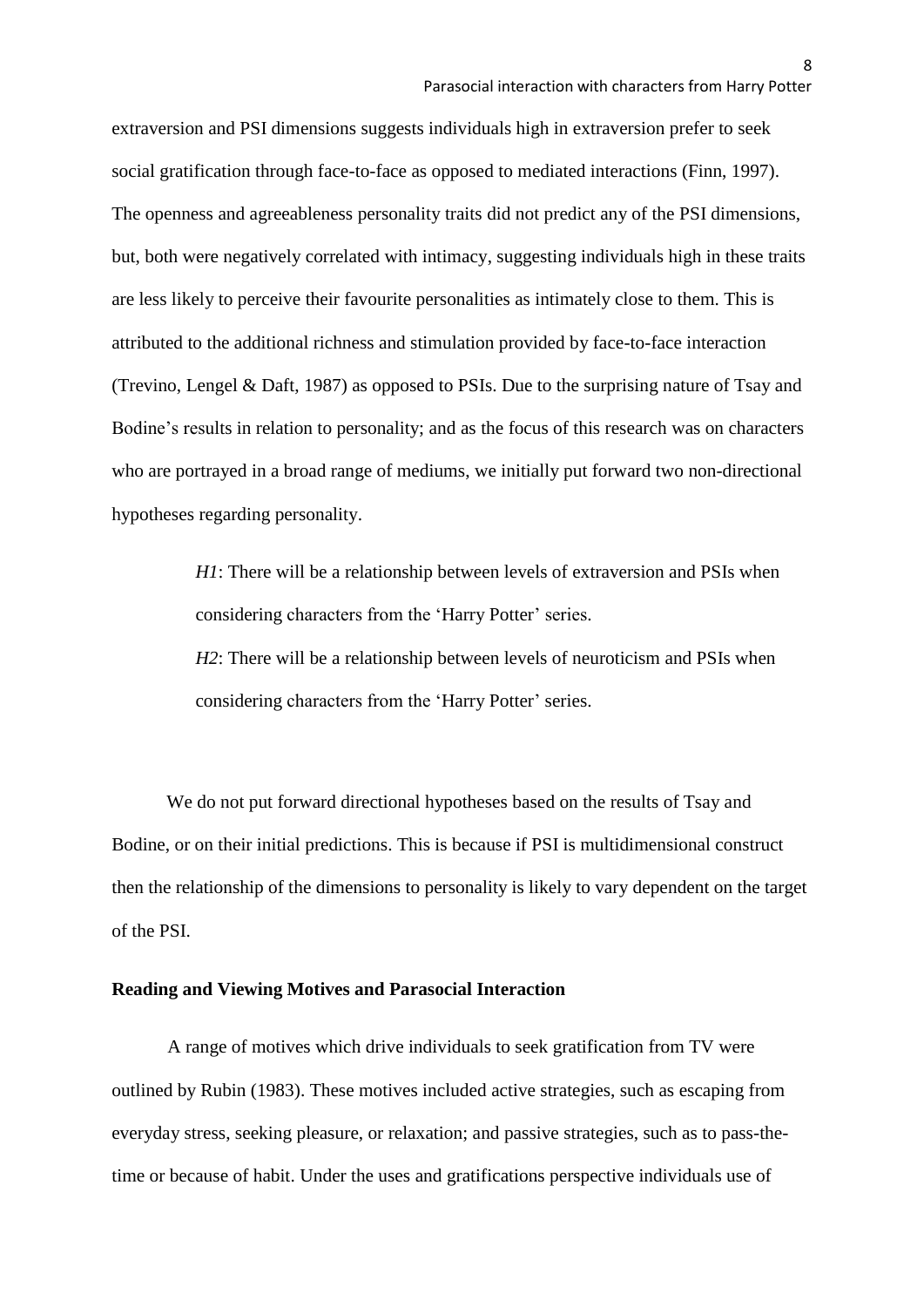media is directed by their conscious awareness of their needs and motivations for engagement, and their awareness of opportunities for engagement (Donohew, Palmgreen & Rayburn, 1987; Katz, et al., 1974). The readily available nature of current media (e.g., on demand viewing, viewing or reading on hand held devices, widespread internet access) may influence consumer's motives for engagement. Watching out of habit, or to pass-the-time, may be less relevant when the availability of alternatives is greater; therefore, active strategies for engagement with the Harry Potter series are likely to be related to PSI dimensions.

Tsay and Bodine (2012) found that watching TV for escape was a predictor of *guidance* and *intimacy* dimensions; watching TV for pleasure was a predictor of *guidance*, *face-to-face desire* and *familiarity*. Watching for escape may likely relate to the positive relationship of PSIs to neuroticism. Anxious individuals may be more likely to use media personalities and characters as a form of escape. A relationship between a PSI and watching to relax was also found, and suggests that the experience of a PSI is a positive one. People may resort to mediated communication to gratify interpersonal needs (Knobloch-Westerwick & Alter, 2006; Rubin & Rubin, 1985), leading to PSI acting as an alternative to a face-to-face relationship. However, rather than find a PSI distressing due to its differences with a face-toface relationship, those engaging in PSIs find it a relaxing and enjoyable experience. Although fans are able to engage in the 'Harry Potter' series in a range of different ways, the current study specifically addressed motivations for reading books and viewing movies. Therefore, we expected that the active motives for TV viewing determined above will be reflected in the motives for viewing movies and reading books from the 'Harry Potter' series. We put forward three hypotheses related to motivations for reading and viewing:

*H3*: Reading or viewing for entertainment will predict dimensions of PSI.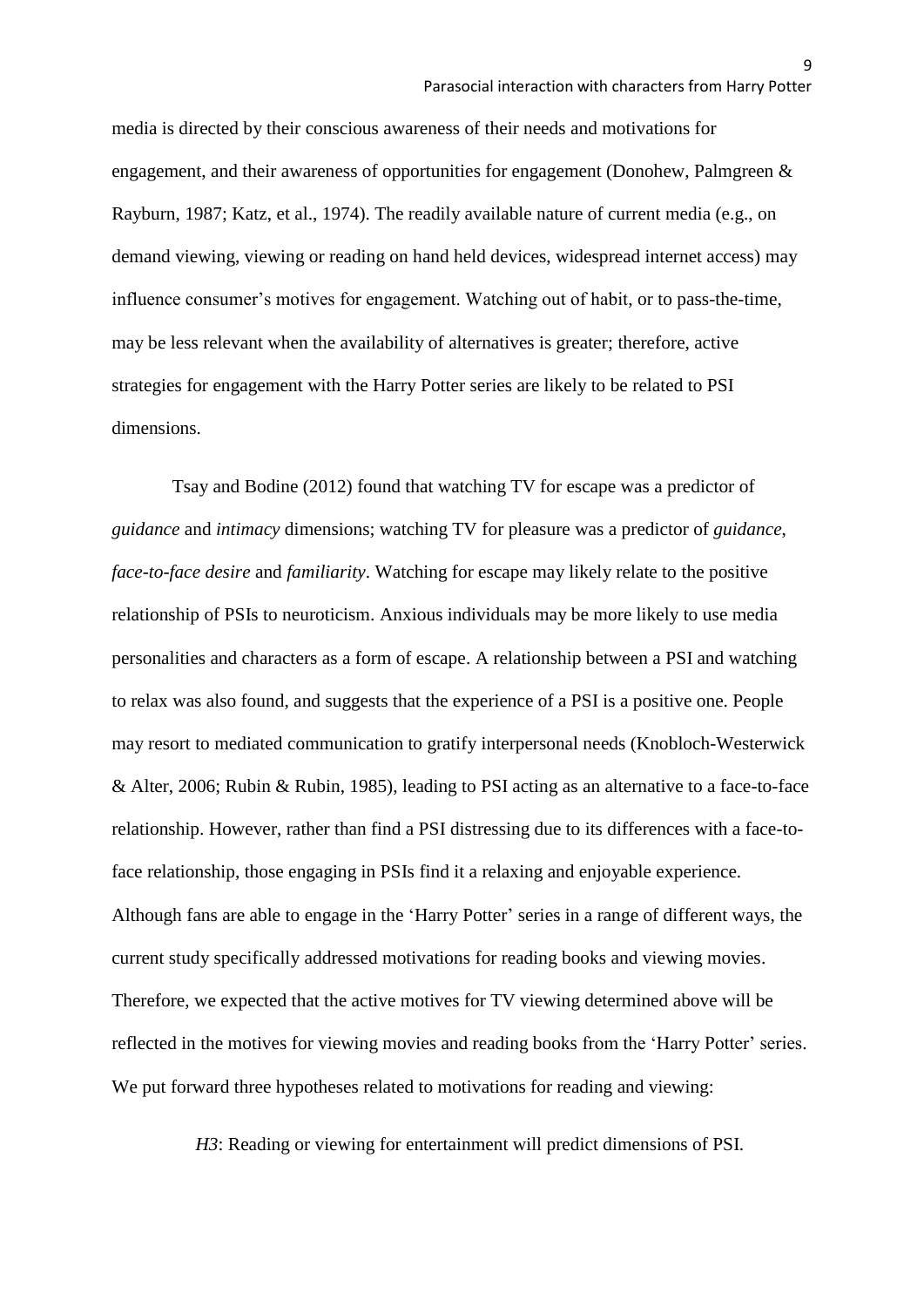*H4*: Reading or viewing to escape will predict dimensions of PSI.

*H5*: Reading or viewing to relax will predict dimensions of PSI.

## **Method**

## **Participants and Procedure**

A total of 1868 participants, ranging in age from 18 to 84 (mean age  $= 25.41$ , SD  $=$ 9.51 median age  $= 22$ , mode age  $= 22$ ), completed an online questionnaire using Qualtrics Online Survey Software, http://www.qualtrics.com/. The link to the survey was posted on social networking sites (Facebook and Twitter), as well as on a popular relevant website; www.mugglenet.com. Participants were asked to consider their favourite character from the 'Harry Potter' series before answering questions on the Parasocial Interaction Scale. Participants then completed a personality questionnaire. Participants were then asked if they based their responses to the PSI Scale on a character's behaviour as detailed in the 'Harry Potter' series of books, the 'Harry Potter' series of movies or a combination of both. Depending on their response participants completed a questionnaire assessing their reading motives, their viewing motives, or both. Participants then detailed how many times they had read each of the seven books in the 'Harry Potter' series and how many times they had viewed each of the eight movies in the 'Harry Potter' series. All participants were asked to explicitly confirm that they were over the age of eighteen, participants provided their age and date of birth to further verify this. All participants stated their first language was English. The participant pool consisted of 238 males and 1630 females; participant nationalities were as follows – American (63%), British (21%), Canadian (7%), Australian (7%), New Zealand (1%) and South African (1%).

## **Measures**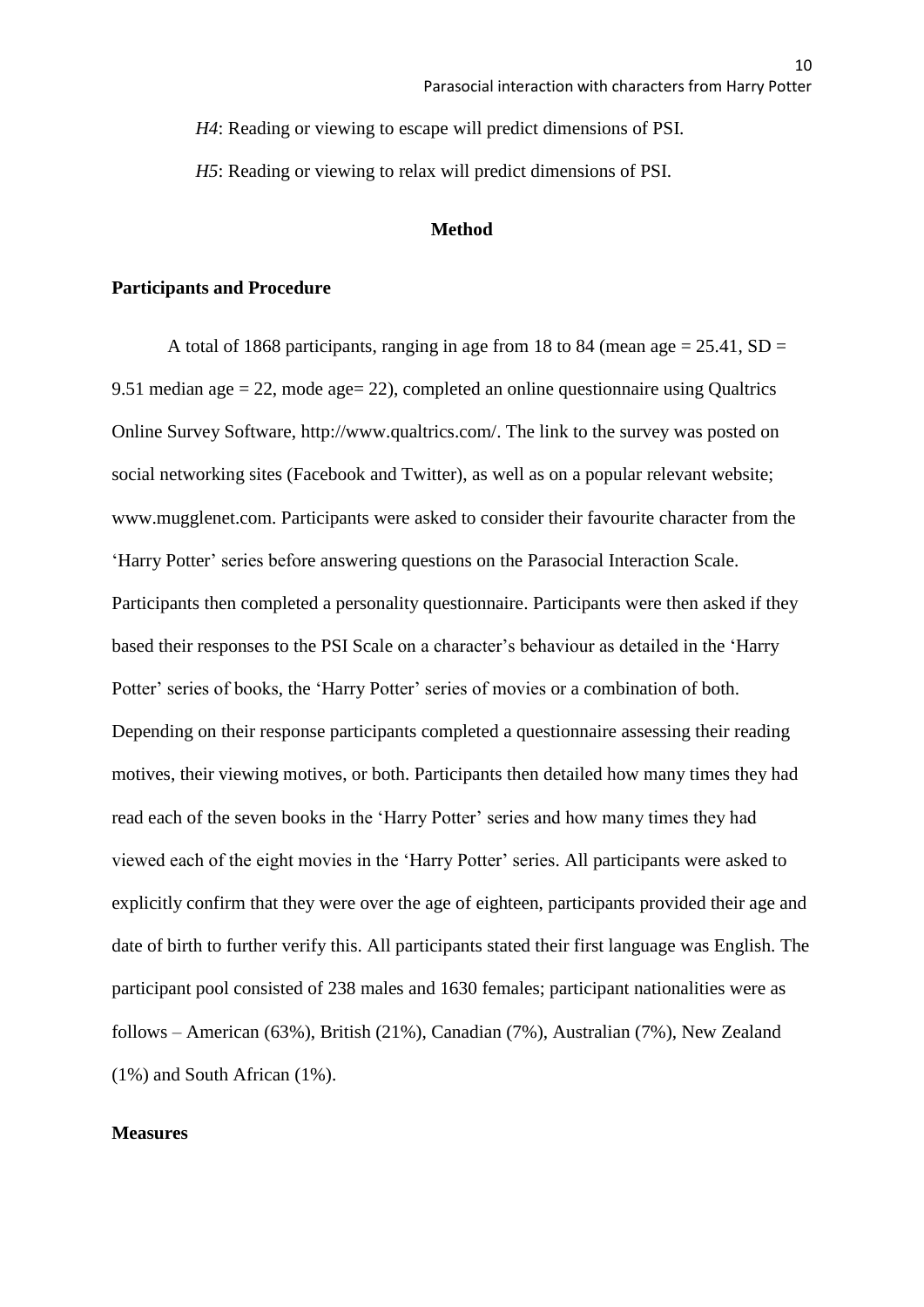### **Parasocial Interaction.**

In order to examine the four dimensions of PSI, specifically with a character from the 'Harry Potter' series, we used a 28 item Parasocial Interaction Scale detailed by Tsay and Bodine (2012). Items in the scale were divided into four subscales representing the four dimensions indicated by previous authors, we also collected data for 10 additional items which were unloaded in Tsay and Bodine's study, these were excluded from further analysis. The first dimension was *guidance*– where the participant may look upon the character as a role model or for advice; items for this dimension included "*I feel good when I turn to my favourite Harry Potter character for advice"* and *"I am comfortable learning from my favourite Harry Potter character".* The second dimension was *face-to-face desire* – where the participant wishes to communicate with the character; items for this dimension included *"I would be happy to meet my favourite Harry Potter character in person"* and *"I would be comfortable with my favourite Harry Potter character if we met in person"*. The third dimension was *intimacy*– where the participant wishes to learn more about the character; items for this dimension included *"I have an intimate connection with my favourite Harry Potter character"* and *"I see my favourite Harry Potter character as a close friend".* The final dimension was *familiarity*– the degree of knowledge or familiarity a participant has with the character; items for this dimension included *"I am familiar with the habits of my favourite Harry Potter character"* and *"I have a good understanding of my favourite Harry Potter character".* Participants reported their agreement with each item on a 7-point likert scale from 1 (strongly disagree) to 7 (strongly agree). The Cronbach's alpha of the subscales of PSI were .94 (*guidance,* 8 items), .86 (*face-to-face desire,* 4 items), .83 (*intimacy,* 3 items), and .79 (*familiarity,* 3 items).

## **Personality.**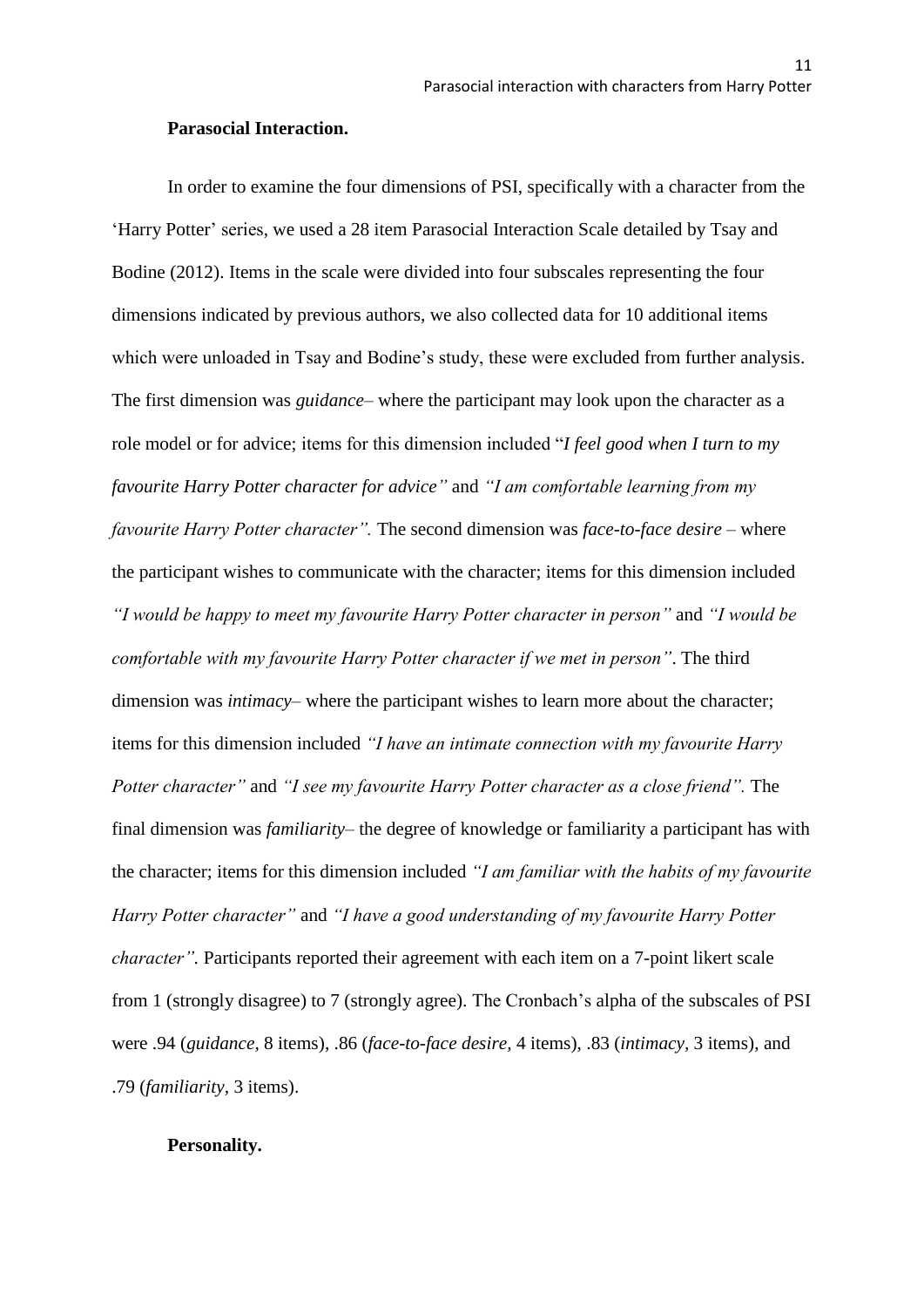Personality traits of extraversion, neuroticism, openness, agreeableness, and conscientiousness were assessed using the NEO Five Factor Inventory (McCrae & Costa, 2004). Each personality subscale had 12 items; the Cronbach's alpha for the personality subscales were .82 (extraversion), .88 (neuroticism), .73 (openness), .80 (agreeableness), .85 (conscientiousness).

## **Viewing and reading motives.**

Two different sets of items were developed based on Rubin's (1983) scale for TV use motives. Participant's responded on a 7-point likert scale to items which assessed whether they had read books (or viewed movies) in the 'Harry Potter' series for relaxation, for entertainment, to pass time, to be social, for escape, for arousal, out of habit, or for companionship. Participants were asked to respond to either the questions focussed on reading books, those focussed on viewing movies, or both, depending on whether they based their responses to the PSI Scale on characters' behaviour in the books, movies, or both. Each of the reading and viewing motive subscales had 3 items; the Cronbach's alpha for the reading motive sub-scales were .76 (relaxation), .66 (entertainment), .75 (to pass time), .63 (social), .66 (escape), .69 (arousal), .67 (habit), .81 (companionship);the Cronbach's alpha for the viewing motive sub-scales were .79 (relaxation), .73 (entertainment), .74 (to pass time), .69 (social), .66 (escape), .70 (arousal), .66 (habit), .77 (companionship).

## **Results**

Descriptive statistics for each of the PSI, personality, and reading and viewing measures, for each participant group, can be seen in Table 1. We then detail correlational analysis for the relationship between how many times participants had read books and viewed movies and the four PSI dimensions. Finally, we report regression analysis to examine the personality, and reading and viewing motives, which predict the four dimensions of PSI.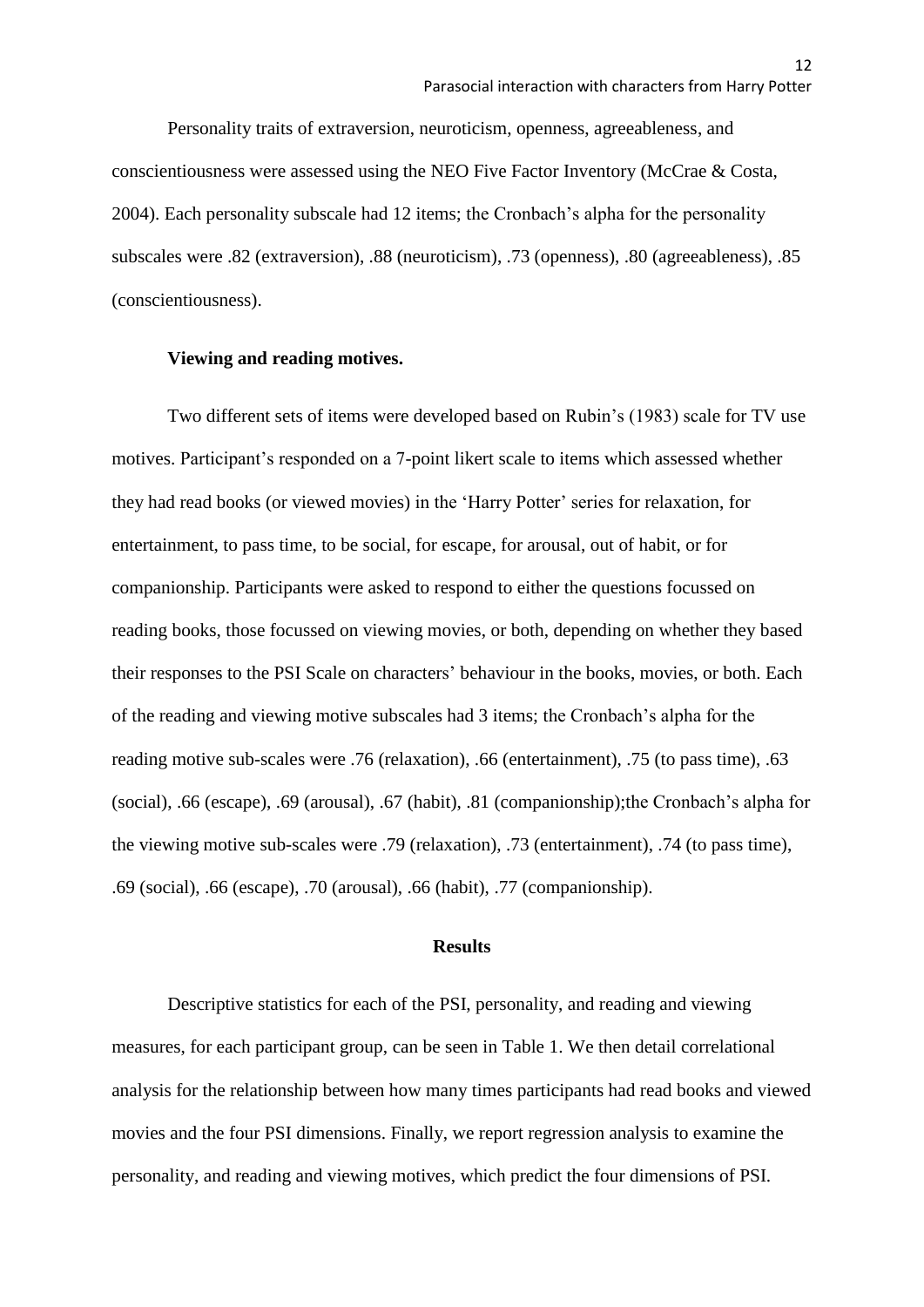Table 1.

*Mean and standard deviation values (in parenthesis) for each measure for participants who based their responses on characters in books only, characters in movies only, both characters in book and movie, and for all participants.*

| Measure           | <b>Books Only</b> | Movies Only   | <b>Both</b>              |              | Total         |              |
|-------------------|-------------------|---------------|--------------------------|--------------|---------------|--------------|
|                   | $(N = 567)$       | $(N = 90)$    | $(N = 1211)$             |              | $(N = 1868)$  |              |
| Guidance          | 42.97 (9.52)      | 34.54 (11.75) | 42.23 (10.04)            |              | 42.23 (10.04) |              |
| Face to Face      | 24.20 (3.98)      | 22.47 (4.65)  | 24.23 (4.28)             |              | 24.14 (4.23)  |              |
| Intimacy          | 12.71 (4.79)      | 9.59(5.11)    | 12.85 (4.70)             |              | 12.65(4.80)   |              |
| Familiarity       | 16.74(3.22)       | 13.79 (4.69)  | 16.61(3.34)              |              | 16.52(3.43)   |              |
| Neuroticism       | 25.01 (6.42)      | 25.07 (6.33)  | 25.12(6.37)              |              | 25.08 (6.38)  |              |
| Extraversion      | 29.45 (5.99)      | 28.22 (5.77)  | 29.47 (6.18)             |              | 29.41 (6.10)  |              |
| Openness          | 31.33(4.63)       | 29.44 (4.87)  | 30.77 (4.58)             |              | 30.88 (4.63)  |              |
| Agreeableness     | 32.01 (5.84)      | 30.37(6.11)   | 32.10 (5.80)             |              | 31.99 (5.83)  |              |
| Conscientiousness | 26.07 (4.54)      | 25.24 (5.06)  | 26.14 (4.39)             |              | 26.08 (4.47)  |              |
|                   |                   |               | <b>Books</b>             | Movies       | <b>Books</b>  | Movies       |
|                   |                   |               |                          |              | $(N = 1778)$  | $(N = 1301)$ |
| Relax             | 18.56(2.41)       | 15.59 (3.91)  | $18.\overline{39(2.74)}$ | 17.20(3.04)  | 18.44(2.64)   | 17.08(3.13)  |
| Entertainment     | 19.71 (1.46)      | 18.47 (1.98)  | 19.75(1.53)              | 19.23 (1.79) | 19.74(1.51)   | 19.18(1.81)  |
| Passtime          | 12.68 (4.44)      | 13.83 (4.04)  | 13.20 (4.30)             | 14.13 (4.26) | 13.04(4.35)   | 14.11(4.25)  |
| Social            | 11.85(3.71)       | 14.62 (4.26)  | 11.71(3.83)              | 16.16(3.77)  | 11.75(3.79)   | 16.05(3.83)  |
| Habit             | 11.56(4.21)       | 11.22(3.52)   | 11.70(4.33)              | 11.64(4.14)  | 11.65(4.29)   | 11.61(4.10)  |
| Arousal           | 16.85(3.00)       | 14.12 (4.02)  | 16.48(3.13)              | 15.96(3.11)  | 16.60(3.09)   | 15.84 (3.22) |
| Companionship     | 11.05(5.01)       | 9.43(4.30)    | 11.35 (4.98)             | 10.64(4.61)  | 11.26 (4.99)  | 10.56(4.60)  |
| Escape            | 16.01(3.75)       | 14.43 (4.17)  | 16.08 (3.87)             | 14.82 (3.78) | 16.06(3.83)   | 14.79 (3.81) |

In order to consider the effect of repeated book reading and movie viewing on PSIs a score for total book reads and total movie views was calculated by summing the number of times each participant had self-reported reading each book and watching each movie. Partial correlations between total number of reads/views and PSI dimensions, controlling for age and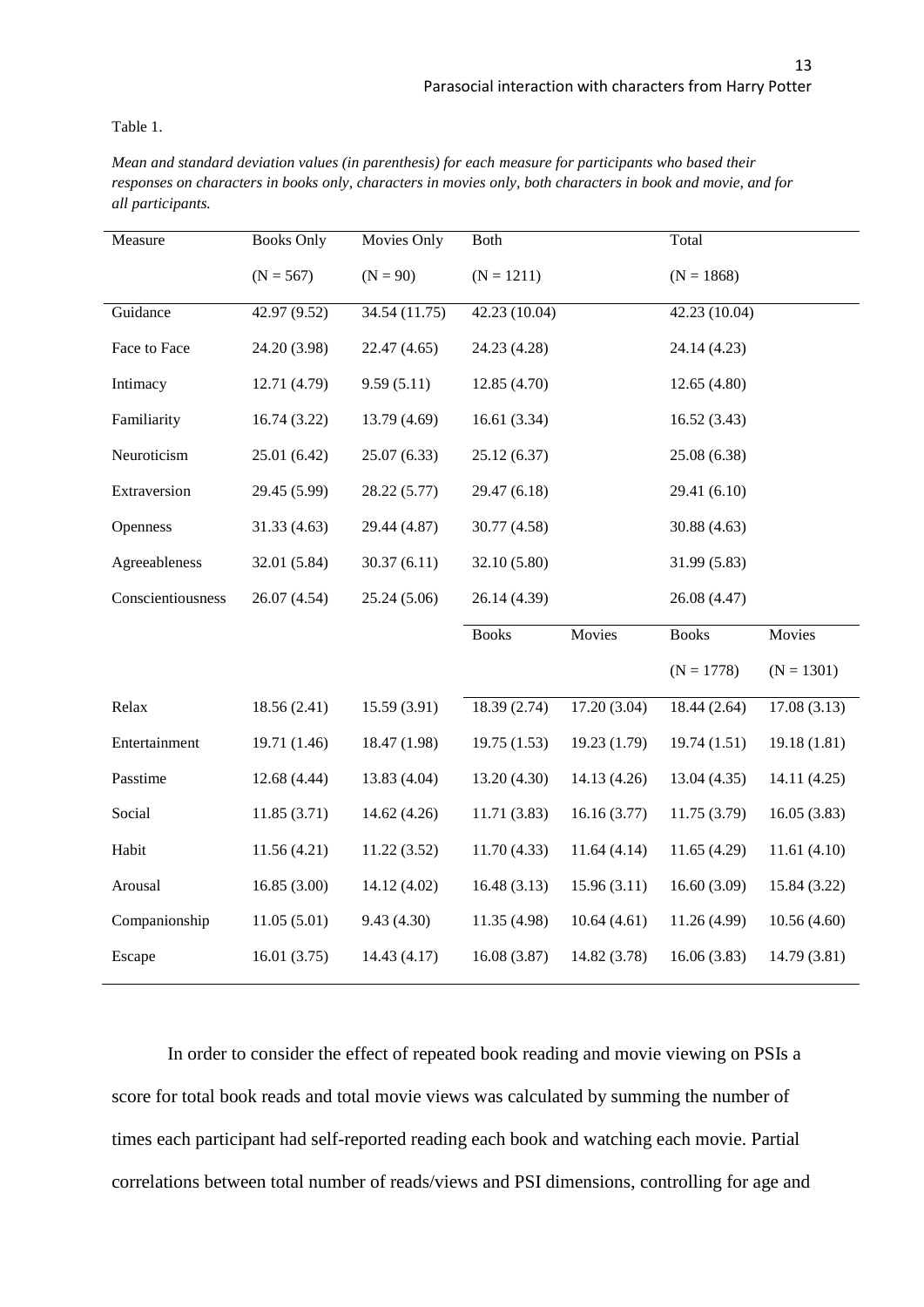gender, can be seen in Table 2. Each of the four dimensions was positively related to the total number of book reads and the total number for movie views.

#### Table 2.

*Partial correlation between total number of book reads, total number of movie views and dimensions of PSI.*

| Total reads/views      | Guidance | Face to face | Intimacy | Familiarity |
|------------------------|----------|--------------|----------|-------------|
|                        |          |              |          |             |
| No. of book reads      | $15**$   | $.07*$       | $.15***$ | $17**$      |
|                        | $13**$   | $13**$       |          |             |
| No. of movie views     |          |              | $.18**$  | $.18**$     |
| $p < .01, ** p < .001$ |          |              |          |             |

For further analysis, data was split into three distinct participant groups: those who based their responses on a character's behaviour in books only, those who based their responses on a character's behaviour in movies only, and those who based their responses on a combination of a character's behaviour in both the books and the movies.

## **Predicting PSI Dimensions**

For each participant group, hierarchical regressions were conducted for each of the four dimensions of PSI to establish to what extent personality factors, and motives for viewing and reading, predicted *guidance*, *face-to-face desire*, *familiarity* and *intimacy*. Age, gender, total number of reads, and total number of views were entered in Block 1. Personality factors (extraversion, openness, agreeableness, neuroticism and conscientiousness) and reading and viewing motives (escape, arousal, companionship, entertainment, relax, social, habit, pass-the-time), where appropriate, were entered stepwise in Block 2.

## **Responses based on characters in books only (N = 567).**

Significant predictors of dimensions of PSI, for participants who based their responses on the behaviour of characters in books, can be seen in Table 3.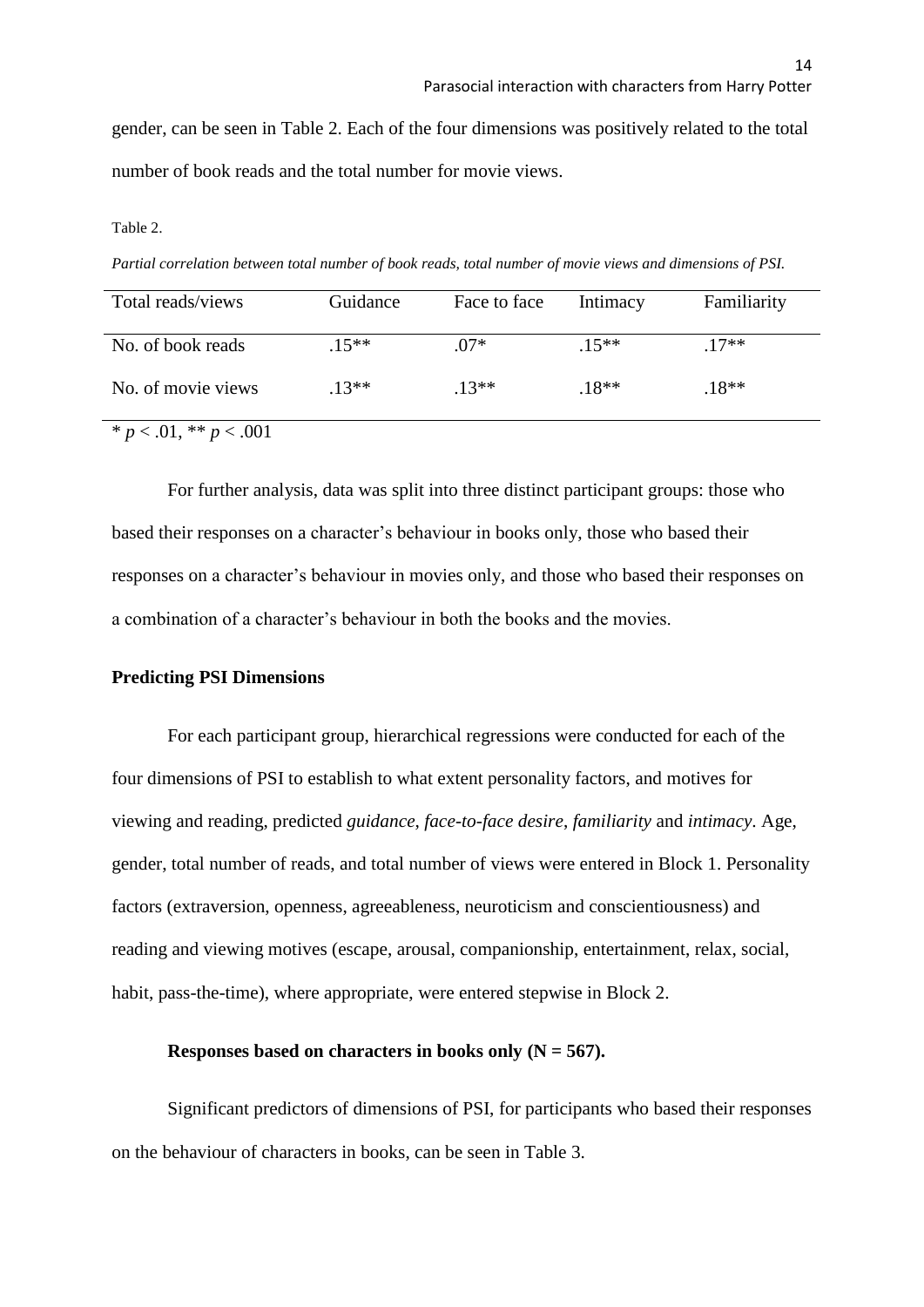## Table 3.

Predictors of dimensions of parasocial interaction for participants who based responses on characters in books

only.

|                           | <b>Block 1</b>     |               |                       | <b>Block 2</b>            |               |                       |  |
|---------------------------|--------------------|---------------|-----------------------|---------------------------|---------------|-----------------------|--|
| <b>Dependent Variable</b> | <b>Predictor</b>   | $\beta$       | $\Delta \mathbf{R}^2$ | <b>Predictor</b>          | $\beta$       | $\Delta \mathbf{R}^2$ |  |
| Guidance                  | Age                | $-13***$      | $.07***$              | Reading for Arousal       | $.25***$      | $.12***$              |  |
|                           |                    |               |                       | Reading for Companionship | $.28***$      | $.03***$              |  |
|                           |                    |               |                       | Agreeableness             | $.15***$      | $.02***$              |  |
|                           |                    |               |                       | Reading to Passtime       | $-.18***$     | $.02***$              |  |
|                           |                    |               |                       | Extraversion              | $.12***$      | $.01***$              |  |
|                           |                    |               |                       | Neuroticism               | $.09*$        | $.006*$               |  |
|                           |                    |               |                       | Reading out of Habit      | $.09*$        | $.005*$               |  |
|                           |                    |               |                       |                           |               |                       |  |
| Face to Face Desire       | Total No. of Views | $.10^{\circ}$ | $.02**$               | Extraversion              | $.26***$      | $.09***$              |  |
|                           |                    |               |                       | Reading for Arousal       | $.14***$      | $.03***$              |  |
|                           |                    |               |                       | Reading to be Social      | $.11***$      | $.01^{\ast\ast}$      |  |
|                           |                    |               |                       |                           |               |                       |  |
| Intimacy                  | Total No. of Views | $.09*$        | $.07^{\ast\ast\ast}$  | Reading for Arousal       | $.30***$      | $.15***$              |  |
|                           |                    |               |                       | Reading for Companionship | $.40***$      | $.09***$              |  |
|                           |                    |               |                       | Reading to Passtime       | $-.14***$     | $.01^{\ast\ast\ast}$  |  |
|                           |                    |               |                       | Agreeableness             | $.09^{\ast}$  | $.007^{\ast}$         |  |
|                           |                    |               |                       |                           |               |                       |  |
| Familiarity               |                    |               |                       | Reading for Arousal       | $.23***$      | $.10***$              |  |
|                           |                    |               |                       | Reading for Companionship | $.31***$      | $.05***$              |  |
|                           |                    |               |                       | Reading to Relax          | $.14***$      | $.01^{\ast\ast\ast}$  |  |
|                           |                    |               |                       | Reading to Passtime       | $-.14***$     | $.01^{\ast\ast}$      |  |
|                           |                    |               |                       | Agreeableness             | $.10^{\circ}$ | $.009*$               |  |

Note. Stepwise procedures were used in Block 2 with entry criterion set at \* $p \le 0.05$ , \*\* $p \le 0.01$ ,  $p \le 0.001$ .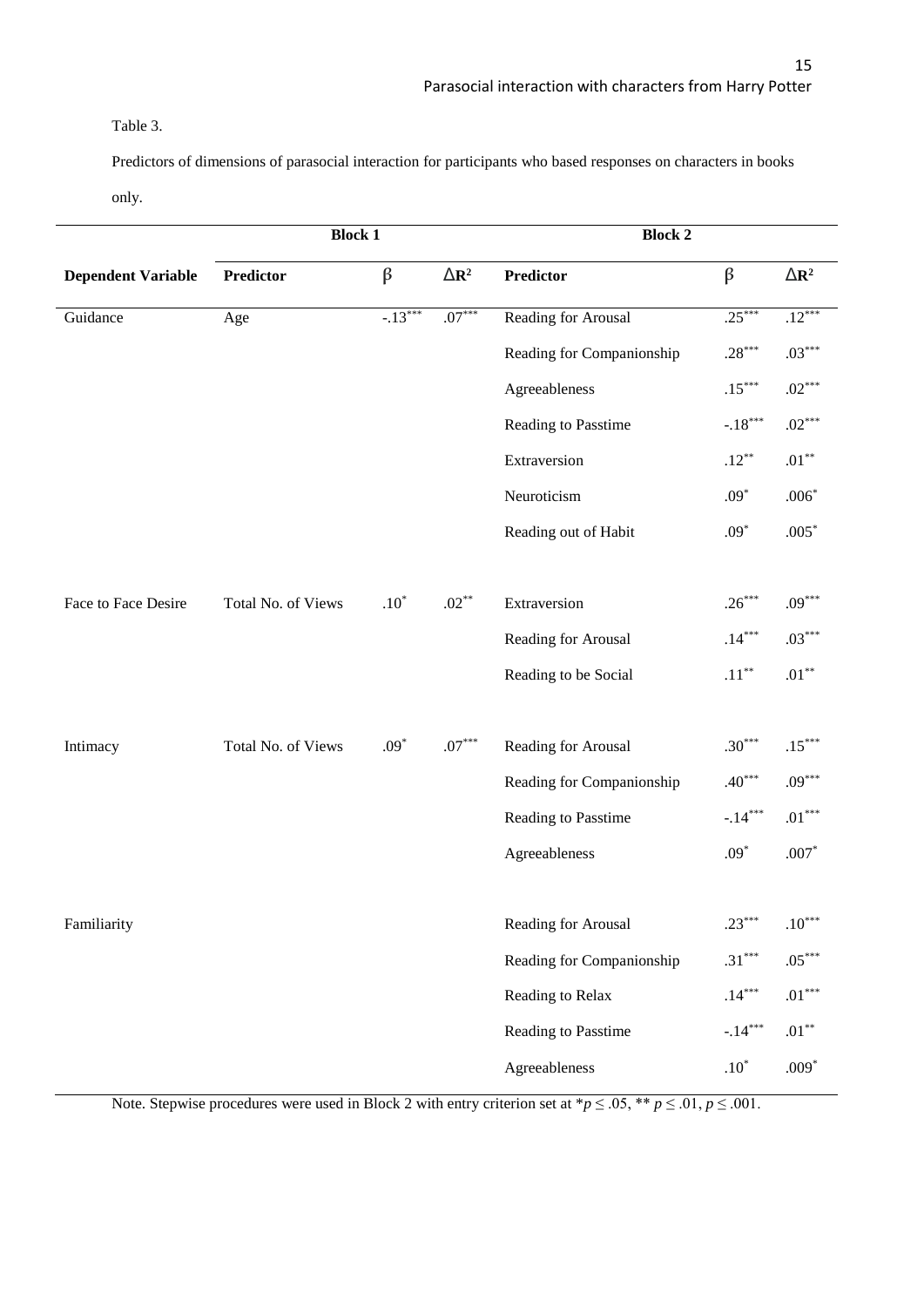## *Guidance.*

Within the books only group, age was a significant negative predictor of *guidance*, demonstrating that older participants were less likely to seek *guidance* from their favourite character. The personality traits of agreeableness, extraversion and neuroticism significantly predicted the level of *guidance*, with those higher in these traits more likely to seek *guidance*. Motives for reading which predicted *guidance* from characters within books were reading for arousal, reading for companionship and reading out of habit.

## *Face-to-Face Desire.*

The dimension of *face-to-face desire* was predicted by the number of times participants had viewed the Harry Potter movies. Despite this group of participants basing their responses on character's behaviour in books only, having viewed the movies a higher number of times made participants more likely to desire face-to-face contact with a character. Extraversion was the only personality trait to significantly predict *face-to-face desire* for this group. Reading for arousal, and reading to be social, also predicted this dimension.

## *Intimacy.*

Total number of movie views was a significant predictor of *intimacy*. The personality trait of agreeableness also predicted *intimacy*; participants high in agreeableness were more likely to seek intimacy with their favourite character from the Harry Potter books. Reading for arousal and for companionship were positive predictors of *intimacy,* whilst those who read to pass-the-time were less likely to seek intimacy from their favourite character.

#### *Familiarity.*

The personality trait of agreeableness was a significant predictor of the *familiarity* dimension. An increase in reading for arousal, for companionship, and to relax, significantly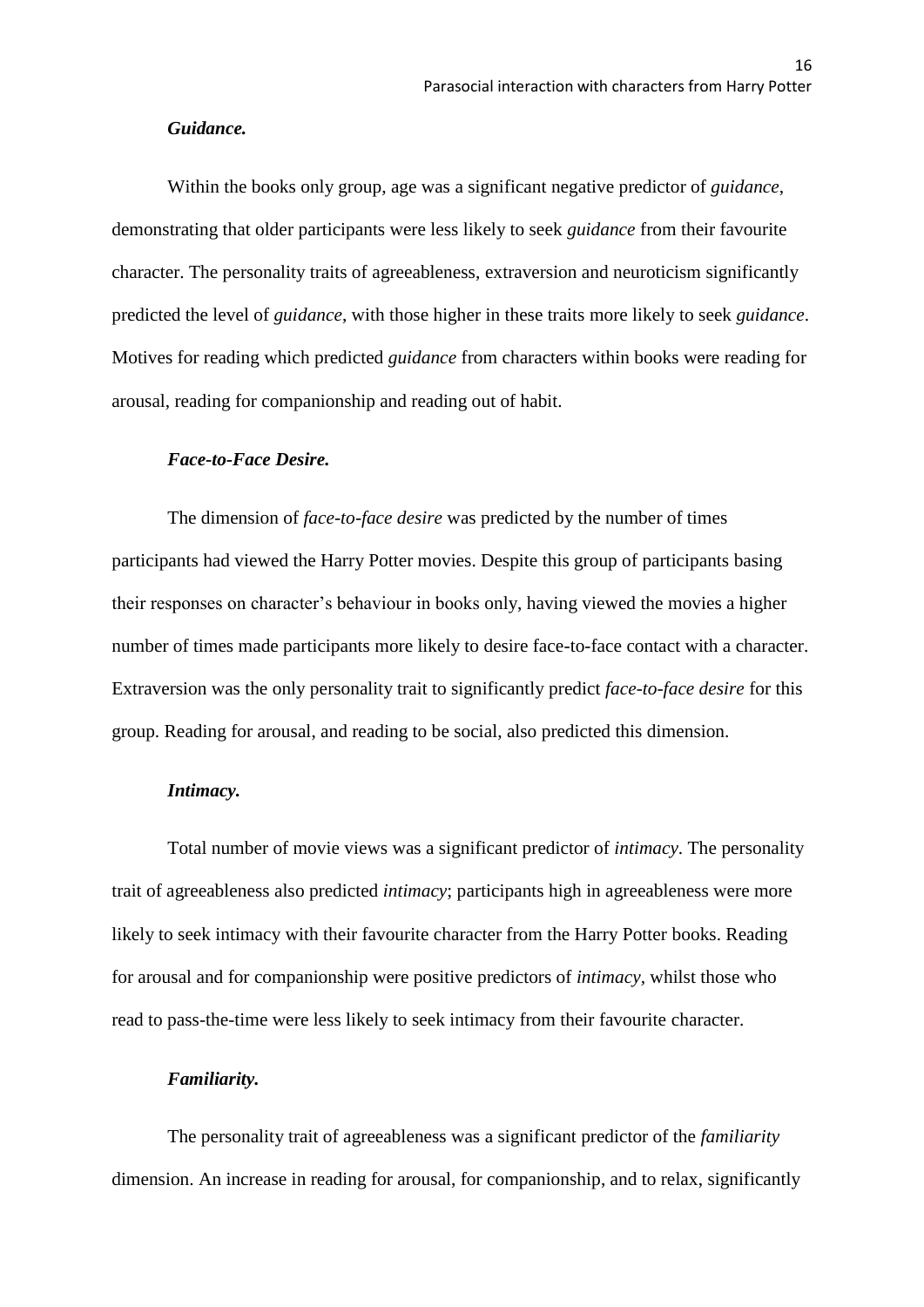predicted an increase in *familiarity*. An increase in reading to pass-the-time was a significant predictor of a decrease in *familiarity*.

Within the books only group we have found support for H1, as extraversion was a predictor of both the dimensions of *guidance* and *face-to-face desire*. Neuroticism was also a significant predictor of *guidance,* providing support for H2. With respect to motives for reading, we have found support for H5 as reading for relaxation was a significant predictor of *familiarity*.

## **Responses based on characters in movies only**  $(N = 90)$ **.**

Significant predictors of PSI dimensions, for participants who based their responses on characters in movies, can be seen in Table 4.

Table 4.

*Predictors of dimensions of parasocial interaction for participants who based responses on characters in movies only.*

|                           | <b>Block 1</b>     |         |                         | <b>Block 2</b>            |          |                      |
|---------------------------|--------------------|---------|-------------------------|---------------------------|----------|----------------------|
| <b>Dependent Variable</b> | <b>Predictor</b>   | $\beta$ | $\Delta$ R <sup>2</sup> | <b>Predictor</b>          | $\beta$  | $\triangle R^2$      |
| Guidance                  |                    |         |                         | Viewing to Relax          | $.34***$ | $.18***$             |
|                           |                    |         |                         | Viewing for Arousal       | $.25*$   | $.04*$               |
| Face to Face Desire       | Total No. of Views | $.32*$  | $.12*$                  | Viewing for Entertainment | $.35***$ | $.11^{\ast\ast\ast}$ |
| Intimacy                  |                    |         |                         | Viewing to Relax          | $.36***$ | $.36***$             |
|                           |                    |         |                         | Viewing out of Habit      | $.33***$ | $.06***$             |
|                           |                    |         |                         | Viewing to Passtime       | $-.25*$  | $.03*$               |
|                           |                    |         |                         | Viewing to Escape         | $.23*$   | $.02*$               |
| Familiarity               |                    |         |                         | Viewing to Relax          | $.38***$ | $.10***$             |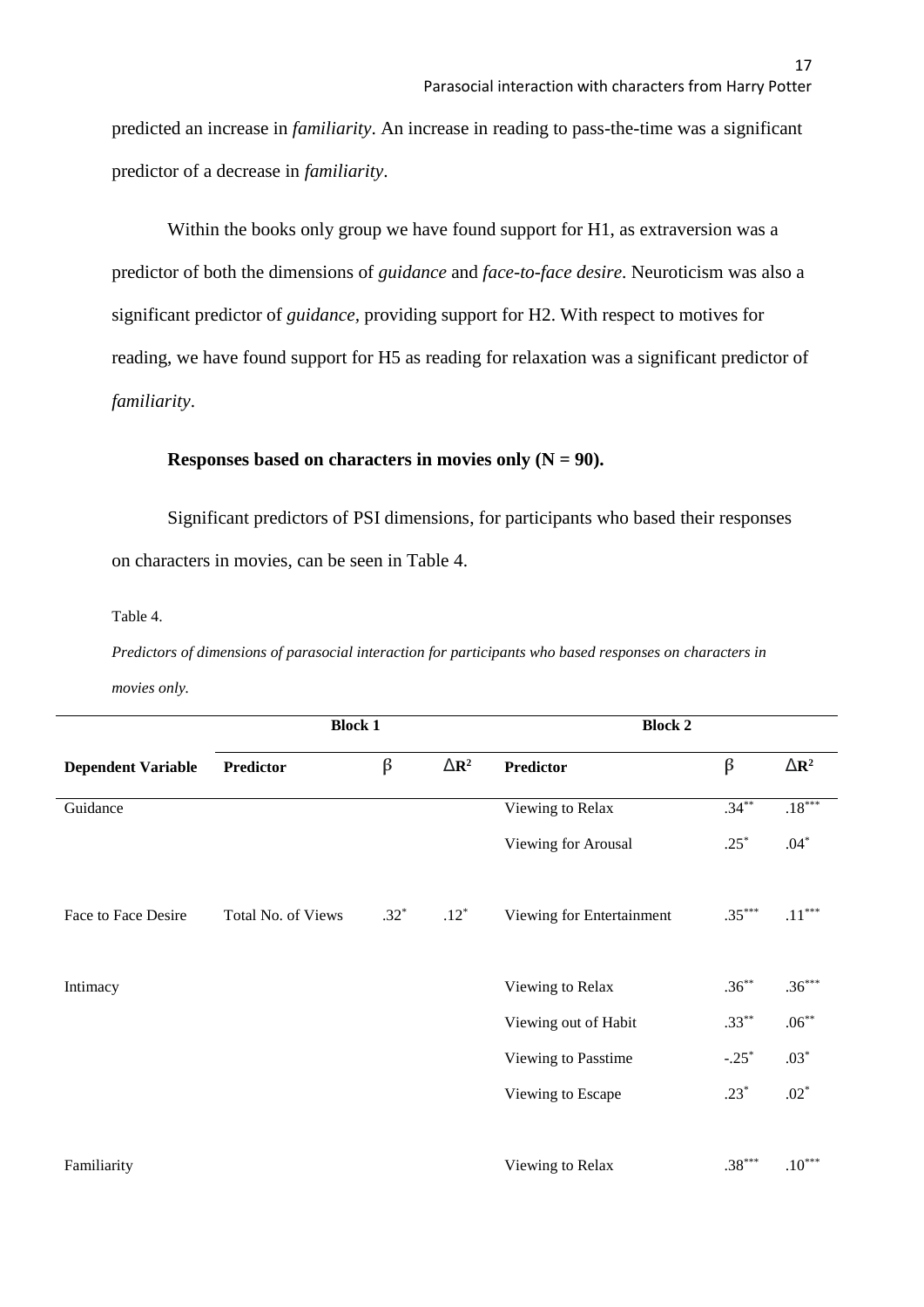| Viewing for Arousal | $.31***$  | $.05***$ |
|---------------------|-----------|----------|
| <b>Neuroticism</b>  | $-.24***$ | $.01***$ |

Note. Stepwise procedures were used in Block 2 with entry criterion set at  ${}^*p \leq .05$ ,  ${}^{**}p \leq .01$ ,  $p \leq .001$ .

## *Guidance.*

In the movies only group viewing to relax and viewing for arousal were the only significant predictors of *guidance*.

## *Face-to-Face Desire.*

The total number of times participants had viewed Harry Potter movies was a significant predictor of *face-to-face desire* for this group. Viewing for entertainment was the only motive which predicted *face-to-face desire*.

## *Intimacy.*

Three motives for viewing Harry Potter movies were significant predictors of *intimacy* for this group, these were: viewing to relax, viewing out of habit, and viewing to escape. Viewing to pass-the-time was a negative predictor of *intimacy,* suggesting that those participants who watched movies to pass-the-time were less likely to seek more intimate knowledge of their favourite character.

## *Familiarity.*

The personality trait of neuroticism was a negative predictor of *familiarity* in the movies only group. Fans who were higher in neuroticism were less likely to have a high level of *familiarity* with their favourite character. Viewing to relax, and for arousal, were motivations which predicted *familiarity* for this group.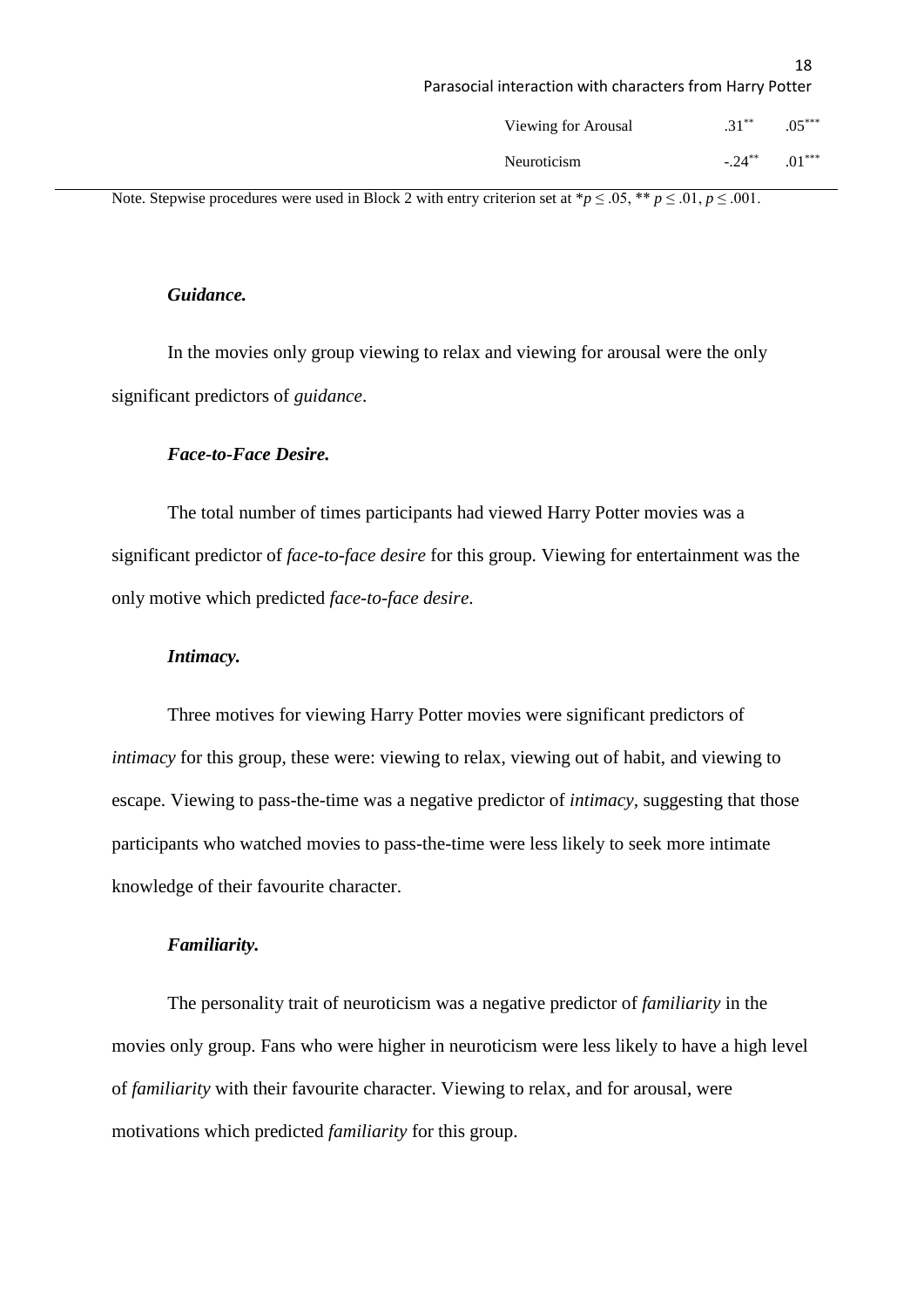Within the movies only group we found support for *H2,* as neuroticism was a significant negative predictor of *familiarity*. Viewing for entertainment was a significant predictor of *face-to-face desire* providing support for *H3*. We also found support for *H5,* as viewing for relaxation was a significant positive predictor of the *guidance*, *intimacy,* and *familiarity* dimensions of PSI.

## **Responses based on characters' behaviour in both books and movies**  $(N = 1211)$ **.**

Significant predictors of PSI dimensions, for participants who based their responses on characters' behaviour in both books and movies, can be seen in Table 5.

Table 5.

*Predictors of dimensions of parasocial interaction for participants who based responses on characters in books and movies.*

|                           | <b>Block 1</b>     |            |                 | <b>Block 2</b>              |                  |                      |
|---------------------------|--------------------|------------|-----------------|-----------------------------|------------------|----------------------|
| <b>Dependent Variable</b> | <b>Predictor</b>   | $\beta$    | $\triangle R^2$ | <b>Predictor</b>            | $\beta$          | $\triangle R^2$      |
| Guidance                  | Age                | $-14***$   |                 | Reading for Arousal         | $.15***$         | $.09***$             |
|                           | Total No. of Views | $.06*$     |                 | Reading to Relax            | $.17***$         | $.04***$             |
|                           | Total No. of Reads | $.07^\ast$ | $.08***$        | Reading for Companionship   | $.19***$         | $.02***$             |
|                           |                    |            |                 | <b>Watching to Passtime</b> | $-.14***$        | $.01^{\ast\ast\ast}$ |
|                           |                    |            |                 | Watching to be Social       | $.09***$         | $.009***$            |
|                           |                    |            |                 | Openness                    | $.09***$         | $.008^{***}\,$       |
|                           |                    |            |                 | Watching for Entertainment  | $.08***$         | $.005**$             |
|                           |                    |            |                 |                             |                  |                      |
| Face to Face Desire       | Age                | $-.06*$    | $.03***$        | <b>Watching for Arousal</b> | $.16***$         | $.07***$             |
|                           |                    |            |                 | Reading for Entertainment   | $.10***$         | $.01^{\ast\ast\ast}$ |
|                           |                    |            |                 | Reading for Companionship   | $.10***$         | $.007**$             |
|                           |                    |            |                 | Extraversion                | $.08^{\ast\ast}$ | $.007**$             |
|                           |                    |            |                 | <b>Watching to Relax</b>    | $.08^\ast$       | $.005*$              |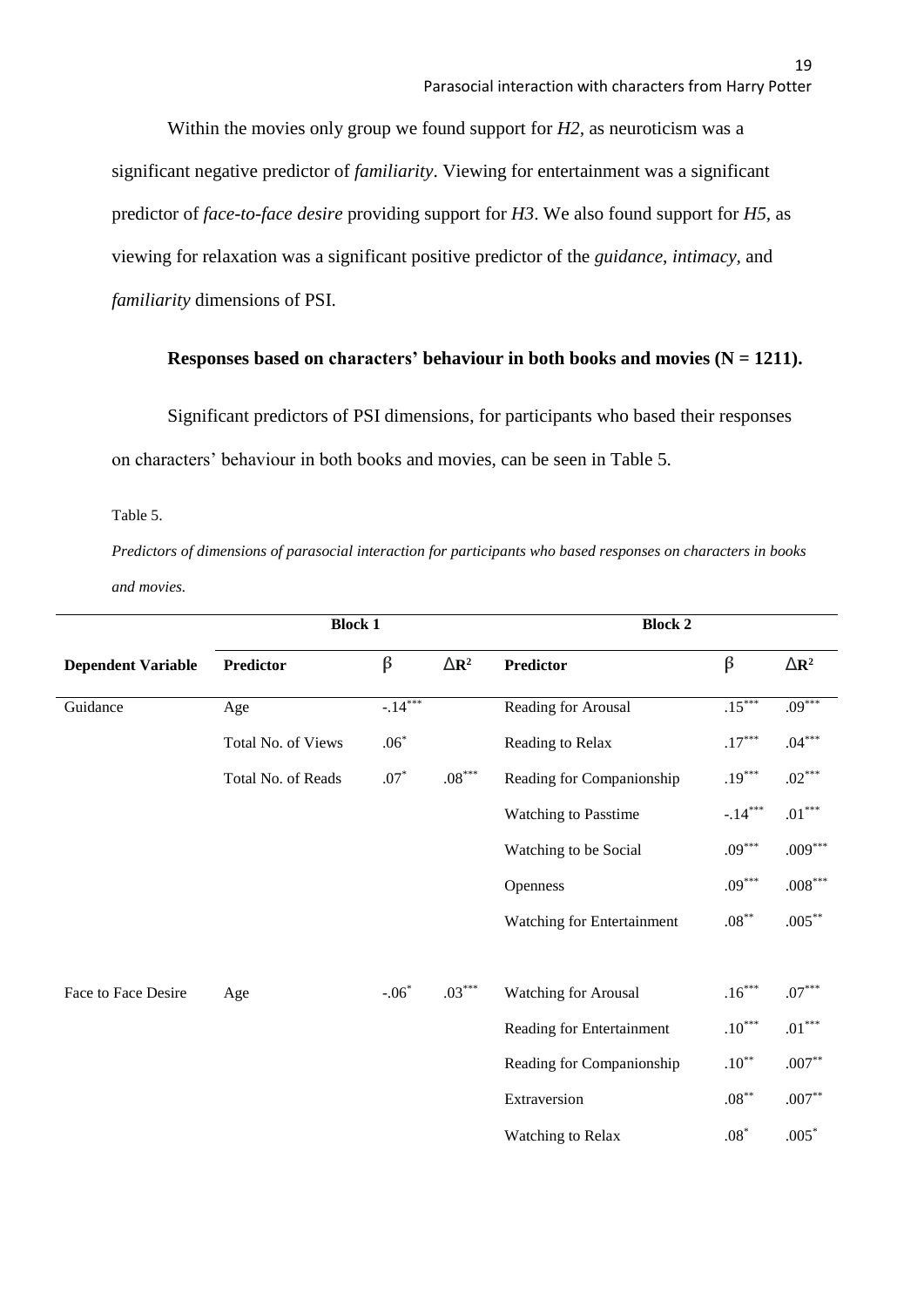|             |                    |             |                      | Watching to be Social       | $.06*$               | $.003*$              |
|-------------|--------------------|-------------|----------------------|-----------------------------|----------------------|----------------------|
| Intimacy    | Age                | $-.12***$   |                      | Reading for Arousal         | $.10^{\ast}$         | $.10***$             |
|             | Total No. of Views | $.10^{***}$ |                      | Reading to Passtime         | $-.20***$            | $.02***$             |
|             | Total No. of Reads | $.06*$      | $.08^{\ast\ast\ast}$ | Reading to be Social        | $.11^{\ast\ast\ast}$ | $.01^{\ast\ast\ast}$ |
|             |                    |             |                      | Reading to Relax            | $.09***$             | $.007^{\ast\ast}$    |
|             |                    |             |                      | <b>Watching for Arousal</b> | $.13***$             | $.004**$             |
|             |                    |             |                      | Reading for Companionship   | $.18^{\ast\ast\ast}$ | $.006**$             |
|             |                    |             |                      |                             |                      |                      |
|             |                    |             |                      |                             |                      |                      |
| Familiarity | Total No. of Views | $.10^{***}$ |                      | Reading for Arousal         | $.20***$             | $.10^{***}$          |
|             | Total No. of Reads | $.08***$    | $.07***$             | Reading for Companionship   | $.21***$             | $.03***$             |
|             |                    |             |                      | Watching for Entertainment  | $.12***$             | $.02***$             |
|             |                    |             |                      | Reading to Relax            | $.13***$             | $.01^{\ast\ast\ast}$ |
|             |                    |             |                      | Reading to Passtime         | $-.13***$            | $.01^{\ast\ast\ast}$ |
|             |                    |             |                      |                             |                      |                      |

Note. As predictors in Block 1 were entered  $\Delta R^2$  represented all predictors with this block. Stepwise procedures were used in Block 2 with entry criterion set at  $\frac{p}{q} \leq .05$ ,  $\frac{p}{q} \leq .01$ ,  $p \leq .001$ .

## *Guidance.*

A decrease in age significantly predicted an increase in *guidance* sought from a Harry Potter character. Total number of reads and total number of views were both significant positive predictors of *guidance*. Openness was the only personality trait which significantly predicted *guidance,* with those higher in openness more likely to seek guidance. Motives for reading which significantly predicted *guidance* were reading for arousal, for relaxation, and for companionship. Viewing movies to be sociable and for entertainment were positive predictors of *guidance,* whilst watching movies to pass-the-time was a negative predictor.

## *Face-to-Face Desire.*

Parasocial interaction with characters from Harry Potter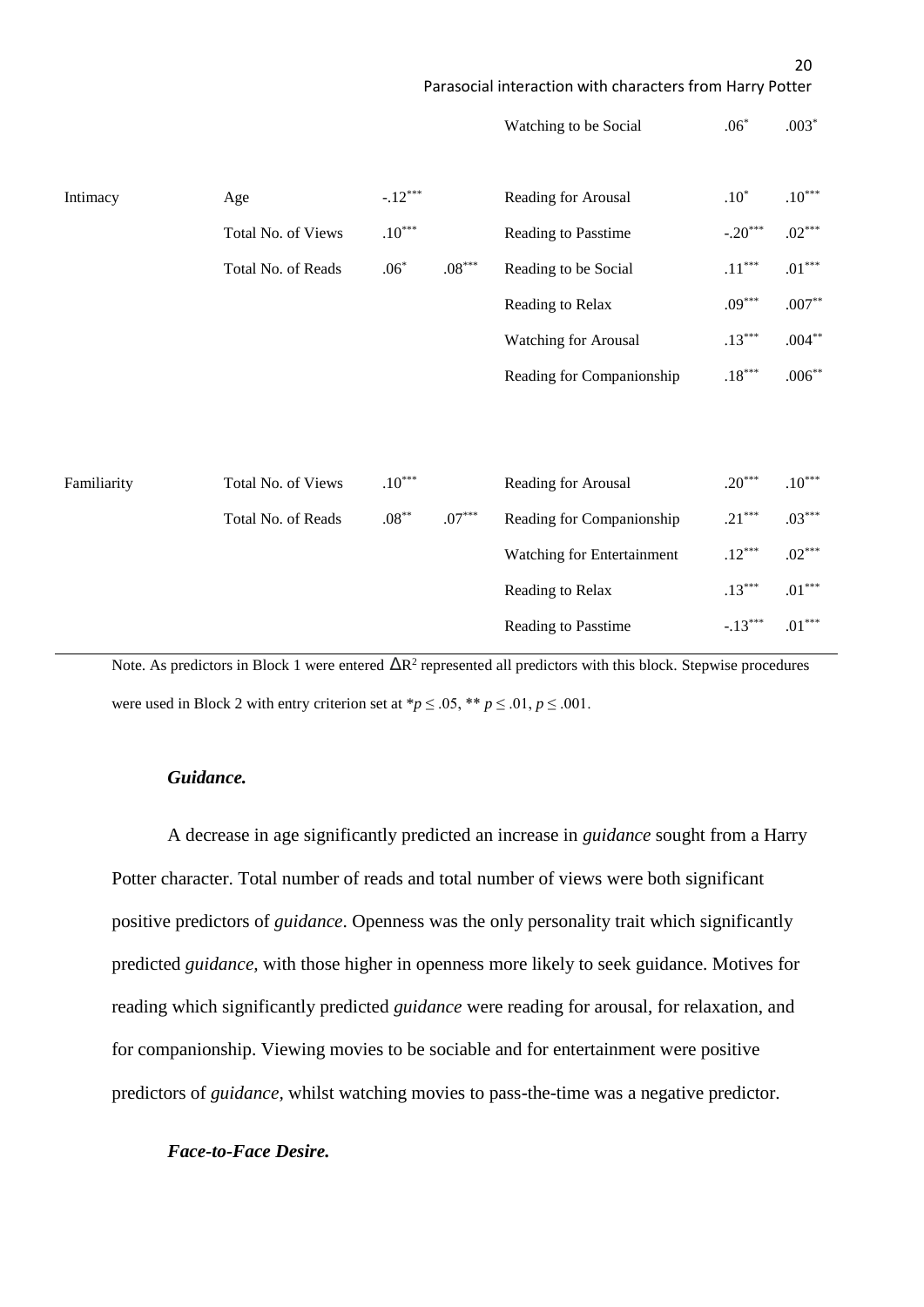The desire for *face-to-face* contact with a favourite character in the 'Harry Potter' series was significantly predicated by age, with an increase in age making desire for *face-toface* contact less likely. Desire for *face-to-face* contact was significantly predicted by extraversion, with participants who are higher in extraversion being more likely to desire *face-to-face* contact. Reading motives for entertainment and companionship significantly explained variation in *face-to-face desire,* with those who read for these reasons being more likely to exhibit this dimension. Motives for viewing movies which significantly predicted *face-to-face desire* were arousal, relaxation, and to be sociable.

## *Intimacy.*

A decrease in age significantly predicted an increase in *intimacy* sought with a Harry Potter character. Total number of reads and total number of views were both positive predictors of *intimacy*. There were no personality traits which explained *intimacy*. Motives for reading which significantly predicted *intimacy* were reading for arousal, to be sociable, for relaxation, and for companionship. Reading to pass-the-time was also a significant predictor of *intimacy*, with those who read to pass-the-time being less likely to seek intimacy. Viewing movies for arousal was a positive predictor of *intimacy*.

#### *Familiarity.*

Significant variation in *familiarity* was explained by total number of views and total number of reads, higher levels of watching and reading indicated a greater likelihood of engaging in *familiarity*. Reading motives which predicted *familiarity* were arousal, companionship and relaxation; reading to pass-the-time was also a significant negative predictor of *familiarity*. Watching movies for entertainment was a significant predictor of *familiarity*.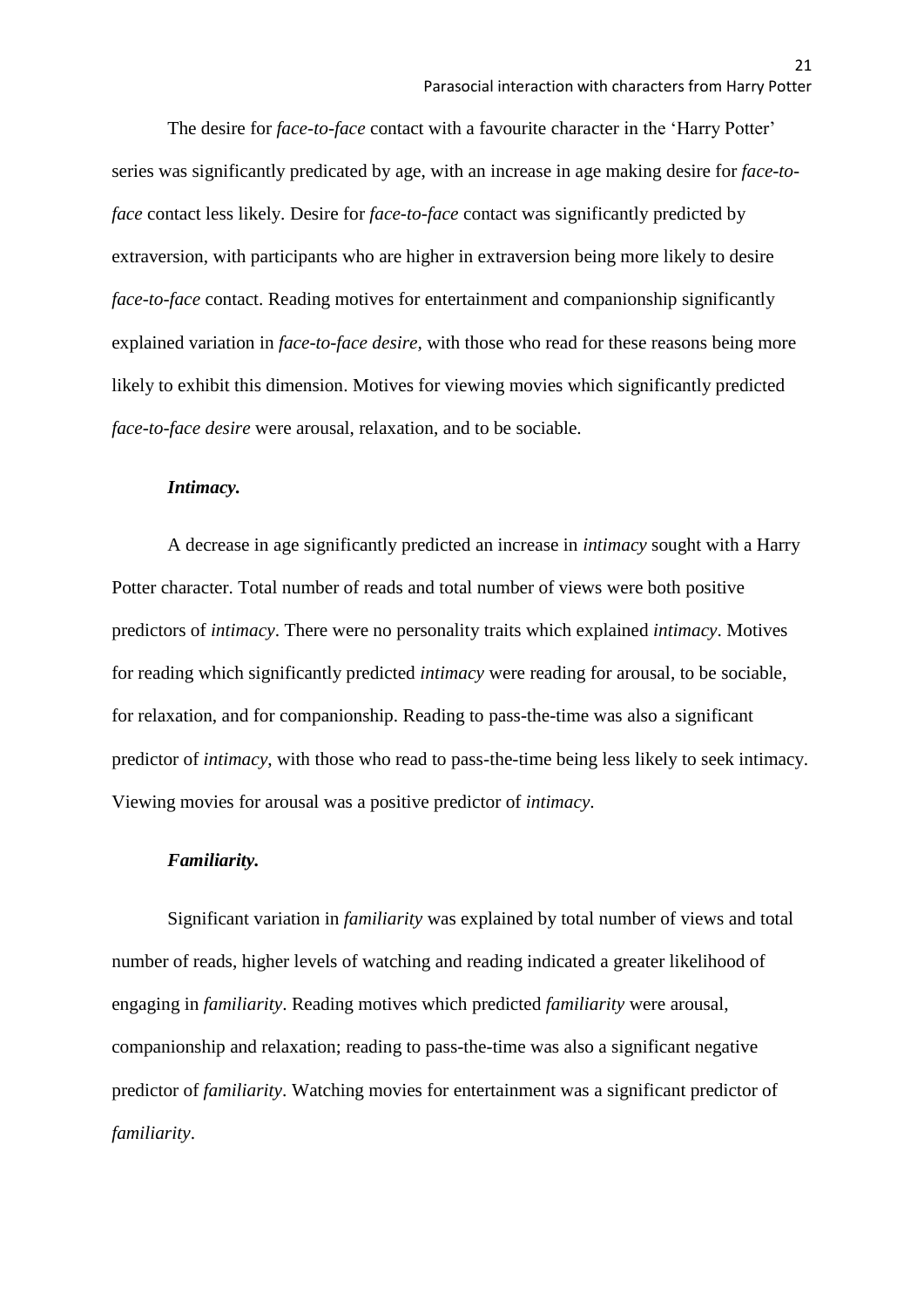With respect to our hypotheses we found that, when considering PSIs with characters from a combination of the books and movies of the 'Harry Potter' series, the personality trait extraversion was a predictor of wishing to engage in *face-to-face* interactions with favourite characters, this provides support for *H1*. We found support for *H5,* as reading for relaxation was a significant predictor of *guidance*, *intimacy* and *familiarity*, whilst viewing for relaxation was a predictor of *face-to-face desire*. Reading for entertainment was a predictor of *face-to-face desire*, whilst viewing for entertainment was a predictor of *guidance* and *familiarity,* supporting *H3*.

## **Discussion**

This study looked at PSI from a novel perspective; focusing on relationships formed with characters that at the time appeared, officially, in only seven books and eight movies but were also accessible through a wide range of multimedia and interactive means of participation. Due to the nature of the 'Harry Potter' phenomenon the study also considers PSI from a multidimensional perspective allowing the suggestion that the profile of traits and motivations which predict PSI may differ dependent on the origin of the persona in question.

Our results provide support for the assertions of Tsay and Bodine that PSI be treated as a multidimensional construct rather than a single measurement. With some exceptions, a different pattern of personality traits, and reading and viewing motives, predicted each of the dimensions. Moreover, this pattern differed dependent on the medium on which participants based their responses. This suggests a PSI cannot be considered a single dimension which is reliant on certain characteristics of those who engage. Differences between the factors which predicted engagement in the four dimensions within Tsay and Bodine's study and in our study only serve to support this possibility further. That is, it is hardly surprising that the factors which predicted PSIs with a favourite TV character or media personality are different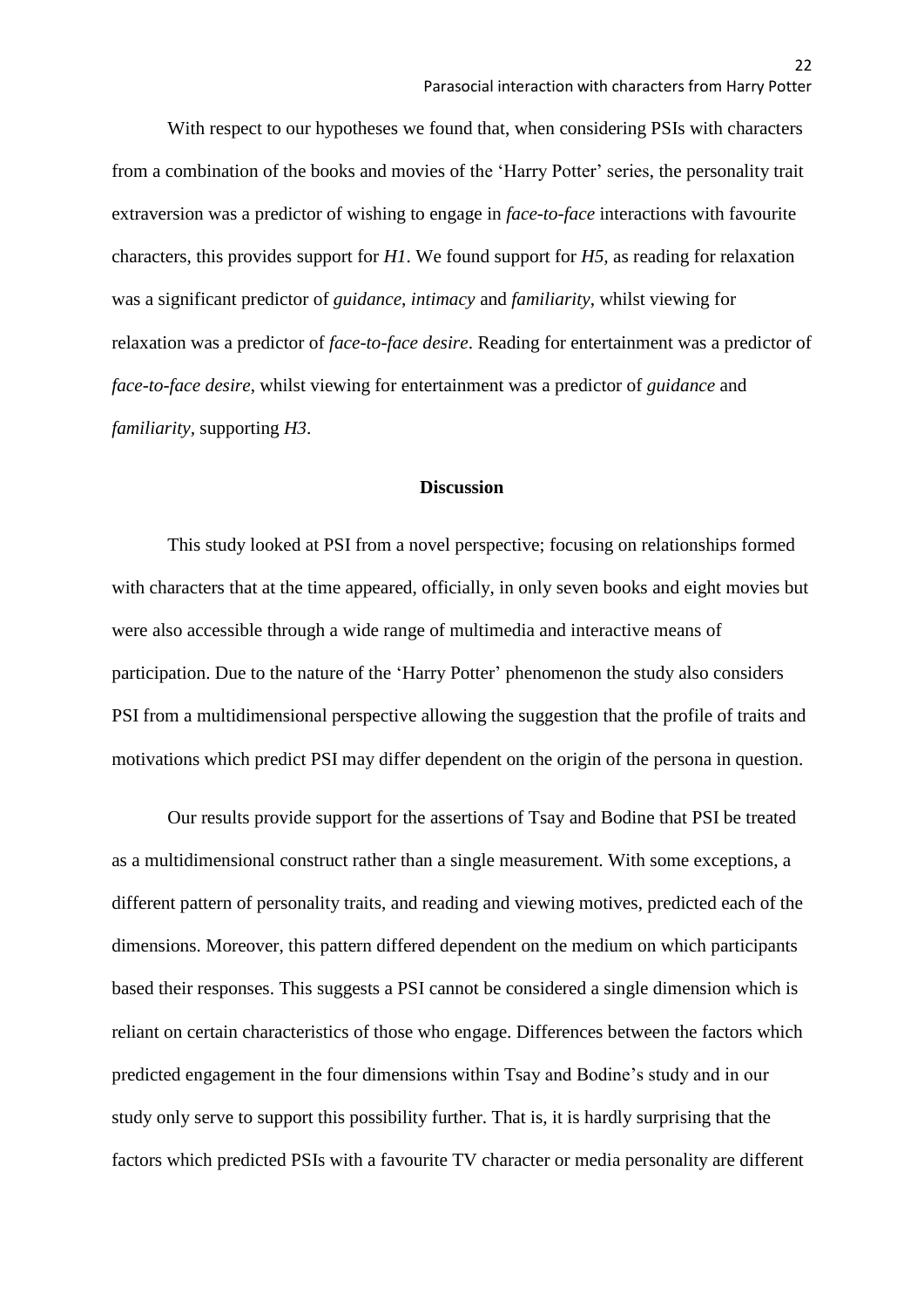from those which have predicted a PSI with a favourite character within a specific series of fantastical books and movies.

With respect to personality traits, our findings both compliment and contrast those of Tsay and Bodine. We found that neuroticism was a positive predictor of *guidance* in the books only group. Tsay and Bodine also found neuroticism predicted three of four dimensions of PSI, in contrast to their original hypotheses. It is possible that in terms of seeking *guidance*, mediated communication, in this case engagement with Harry Potter books, provides an interpersonal need (Finn & Gorr, 1988) which those high in neuroticism may be less likely to find in face-to-face communication, due to social anxiety. This may be particularly relevant when considering issues of social anxiety in the Harry Potter target audience, who are likely to be in their late childhood and teens.

In line with the suggestion that those higher in neuroticism would be less likely to develop PSIs, due to anxiety and negative perceptions of social interactions (Tsay & Bodine, 2012), we found that neuroticism was a negative predictor of *familiarity* in the movies only group. The difference in results from the books only, as opposed to movies only, groups may be reflective of differences between the *guidance* and *familiarity* dimensions. The dimension of *guidance* relates to engaging with a character for advice and the perception of the character as a role model; whilst the dimension of *familiarity* indicates the level of knowledge or familiarity an individual has with the character. Those high in neuroticism are potentially likely to view a character as a source of advice, as an alternative to seeking advice through interpersonal communication; they may also be less likely to seek knowledge or familiarity with a character, as this would reflect a positive attitude to interpersonal communication uncharacteristic of those high in neuroticism. Both results support *H2* as this hypothesis was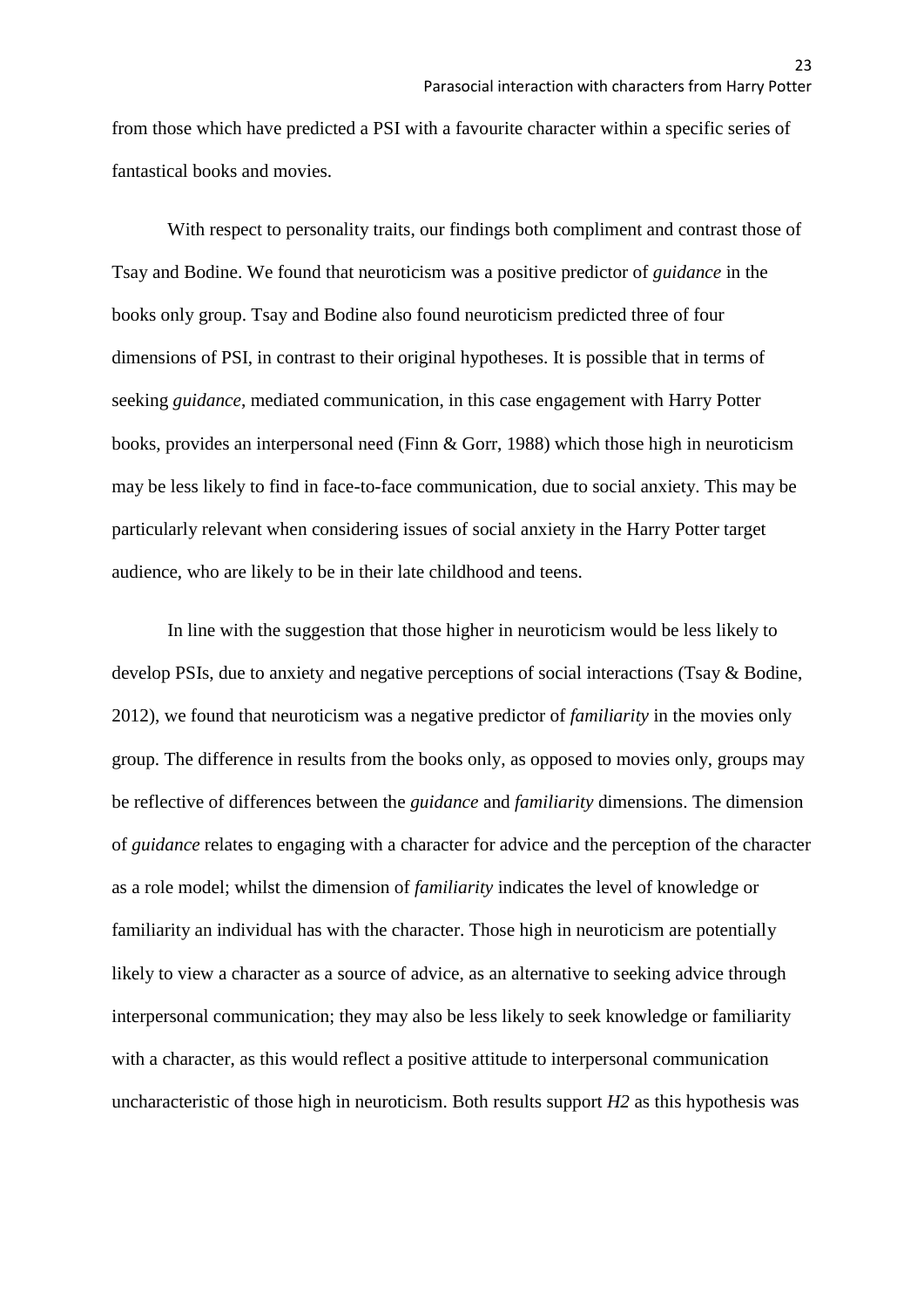non-directional. We did not find neuroticism to be a predictor of any of the four dimensions for the combined group.

The trait of openness was a predictor of *guidance* for the combined group. The relationship of openness to PSI was unclear in previous literature. Tsay and Bodine found no relationship between openness and the four dimensions they identified. Despite open individuals being more likely to engage in novel interactions these authors speculated that a greater level of interactivity may be required. Kraaykamp and van eijck (2005) found that open individuals prefer complex and stimulating genres when reading, prefer cultural and informative television, and enjoy a range of outdoor cultural pursuits (historical and art museums, pop and classical concerts). These traits are likely to be reflective of the current participant pool. In particular the 'Harry Potter' series could be considered stimulating reading, and readers can build upon their reading experience by accessing websites. Fans may also participate in physical cultural activities directly related to the series. These factors may contribute to why open individuals seek guidance from their favourite character in the 'Harry Potter' series.

In the books only group, agreeableness was found to predict three of the four PSI dimensions: *guidance*, *intimacy* and *familiarity*. Interaction with others is a key aspect of agreeableness. Previous research has noted that individuals high in agreeableness are possibly less likely to engage in mediated relationships as they prefer interpersonal communication (Finn, 1997; Tsay & Bodine, 2012). Finn (1997) found that agreeable individuals were more likely to take part in interpersonal communication, but less likely to engage in television viewing; they also did not read for pleasure. In contrast, more recent research has shown that friendly individuals (an alternative label for agreeable) enjoy watching popular television (Kraaykamp, 2001), and soap operas, and reading romantic fiction (Kraaykamp & van Eijck,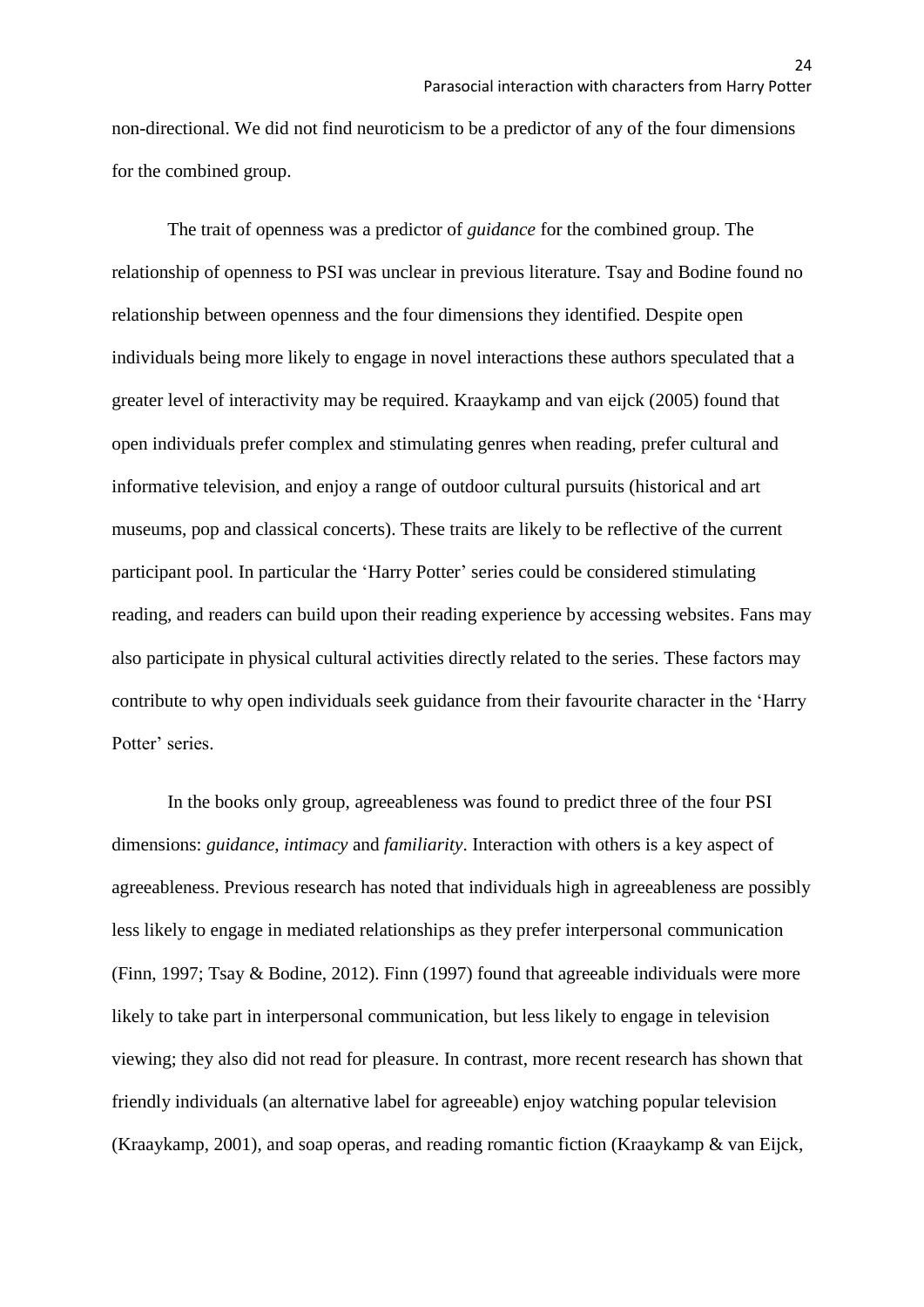2005). It is suggested that friendly individuals engage only with non-challenging, main stream media (Kraaykamp & van Eijck, 2005). Tsay and Bodine did not find support for their hypotheses that agreeableness would be a negative predictor of PSI. Our results suggest agreeable individuals have developed PSIs with characters from the Harry Potter series. It is likely that, for this participant group, the Harry Potter books fall into the category of nonchallenging; the series is aimed at children or teenagers, whilst our participants are all over eighteen. Kraaykanp (2001) also suggests a link between agreeableness and interpersonal empathy, and this may be reflected in the dimensions of *guidance*, *intimacy* and *familiarity*.

Extraversion was found to predict *face-to-face desire* in both the books only group and the combined group. Extraversion was also a predictor of *guidance* for those who based responses on books only. These findings provide support for *H1* and reflect Tsay and Bodine's hypothesis that extraversion would be associated with PSI, as those high in extraversion enjoy mediated relationships on the same level as face-to-face relationships. Differences between our results, and those of Tsay and Bodine, may stem from the more specific nature of our participant group, and the possibilities to engage more sociably with the media. This is reflected in the range of dimensions which were predicted by reading or viewing to be sociable. The finding for extraversion also contrasts with previous research which suggests that fans with an introverted personality type are more likely to engage in fan subculture (Stever 1991; 1995). This difference may be related to the media under examination, and the timing of the research; Stever's research was completed at a time when some of the media under examination (e.g. Star Trek) was considered a fan subculture or had cult status. By contrast Harry Potter, at the time this study was completed, would be culturally considered mainstream.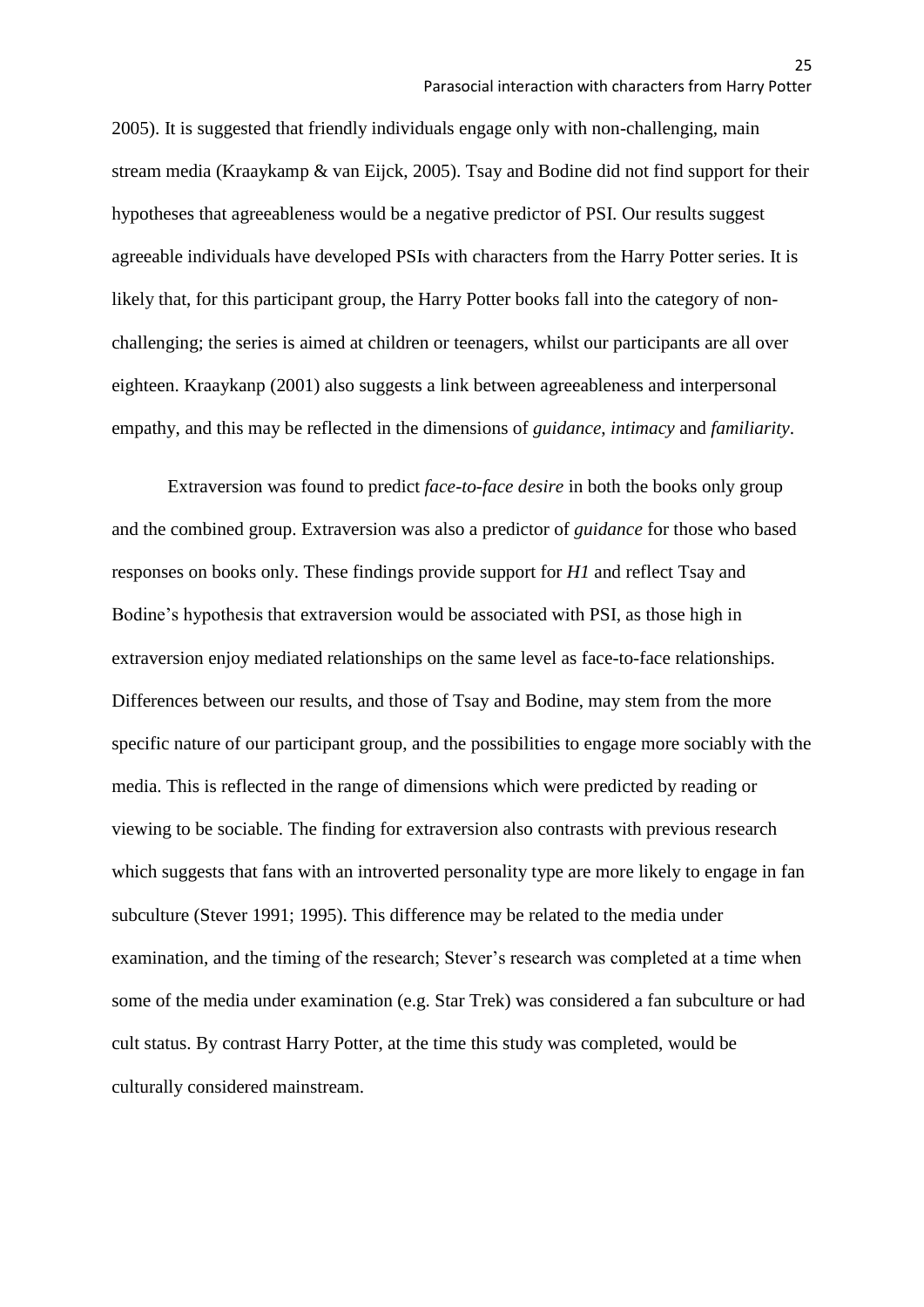The presence of an association of extraversion with the *face-to-face desire* dimension, also suggests that rather than enjoying a parasocial interaction on the same level as a face-toface one, those high in extraversion would prefer to meet characters where possible. This is interesting when considering the current research has assessed PSIs with fictional characters alone, whilst previous studies allow for participants to consider media personalities, news readers, and other 'real' celebrities. We cannot ignore the possibility that participants may confuse the actors who play characters in the 'Harry Potter' series of movies with the characters themselves. Participants high in extraversion may simply wish to seek a face-toface interaction with an actor. Yet, for those participants who based their responses to questions on reading of books this cannot be the case.

Giles (2002) highlighted the difference between types of parasocial interactions. This review indicated that those relationships formed with inauthentic characters, in particular fictional characters, are 'second-order'. Whilst those relationships formed with personalities who directly address their audience are 'first-order'. With respect to our data set, it is not possible for the participant to come into contact with the character with which they have formed a bond as they could a news reader. Although, it may be possible to come into contact with the actor or actress who plays the character and so the interaction in question is 'secondorder'. It may be expected that PSIs would be strongest where they fall into the category of 'first-order' (Giles, 2002). However, evidence suggests that PSIs are stronger for fictional programming (Nabi, Stitt, Halford & Finnerty, 2006). Our results support this suggestion. The strength of a PSI with fictional characters is particularly relevant to the current study, as those participants who based their responses to PSI questions on characters from their reading alone could not base their responses to the *face-to-face desire* questions on their wish to meet an actor or actress. Although, notably, total number of views for this group was a predictor of the f*ace-to-face desire* dimension. If these participants responded based on reading alone, the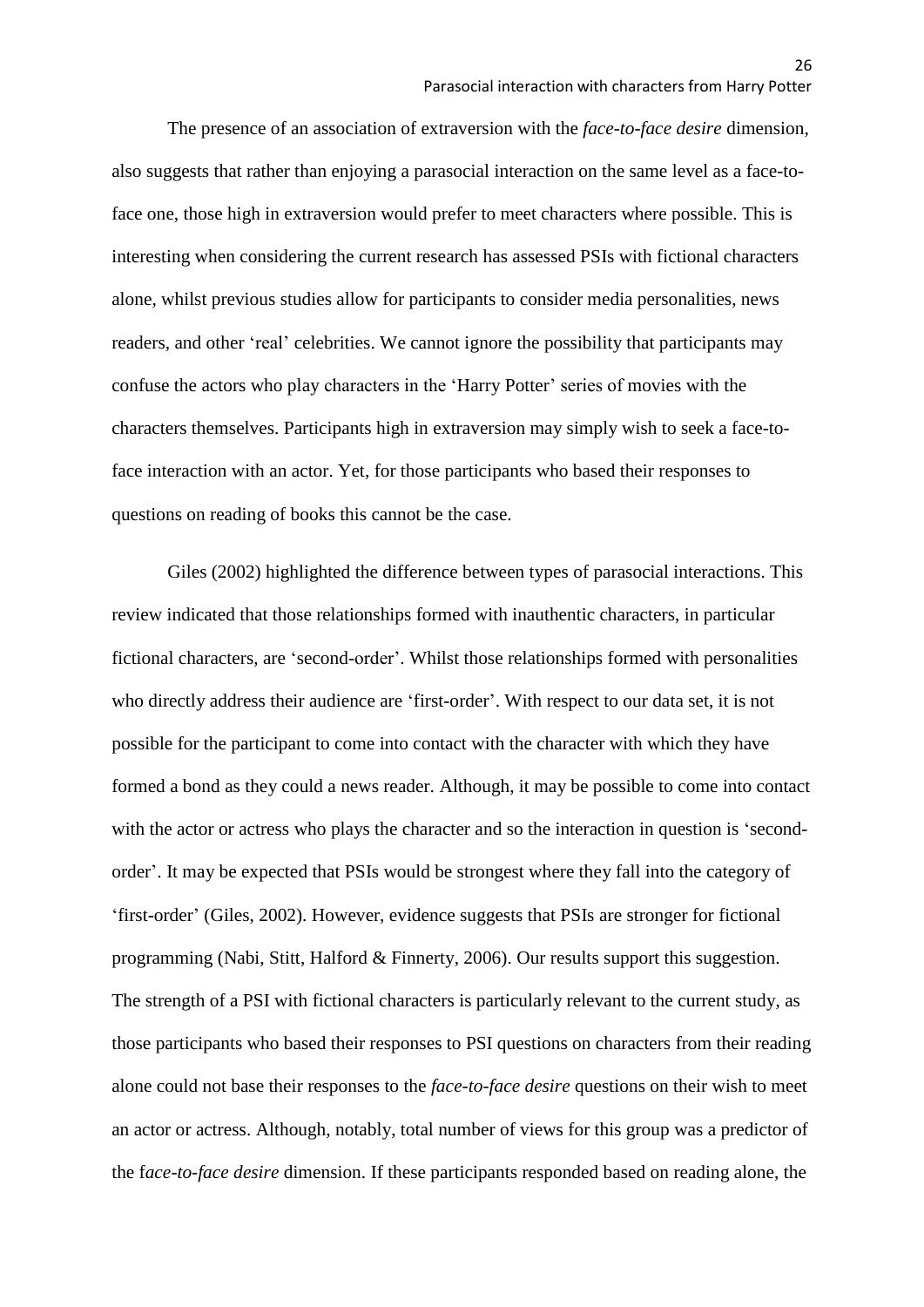relationship would be considered 'third-order' since there would be no actor or actress to personify the character. In a review, De Backer (2012) suggests that 'third-order' PSIs may be of a lower intensity than first or second order interactions. De Backer's suggestions are based on the idea that the subject of 'third-order' interactions is unrealistic, for example a cartoon character. Characters within the 'Harry Potter' series of novels are unrealistic, in that they are able to perform magic and inhabit a fantastical world which runs parallel to reality. However, the characters are also undeniably human and experience many of the same issues experienced by soap opera characters; for example bullying, discrimination, jealousy and romance. When interactions are 'second-order' although it is unlikely that participants will come into contact with these personalities it is at least possible; whereas contact with characters from the Harry Potter novels is not. Within our data set the dimension of *face-toface desire* was predicted by fewer reading motives than the other dimensions. Participants with certain motives for reading may develop strong PSIs with their favourite characters in the dimensions of *guidance*, *intimacy* and *familiarity* but they may recognise that a face-toface meeting is impossible and so their motives for reading do not reflect this aspect of PSI. Overall these differences provide support for the suggestion that PSI should be considered a multidimensional construct. The pattern of motives which led to *face-to-face desire* is different to those which led to the remaining three constructs.

We put forward three hypotheses relating to motives for engaging with the Harry Potter series. Of these, the greatest support was found for *H5*. Reading for relaxation predicted *familiarity* for the books only group, and *guidance*, *intimacy* and *familiarity* for the combined group. Viewing to relax predicted *guidance*, *intimacy* and *familiarity* for the movies only group, and *face-to-face desire* for the combined group. There was also some support for *H3*. Reading for entertainment was associated with *face-to-face desire* in the combined group; and viewing for entertainment with *face-to-face desire* for the movies only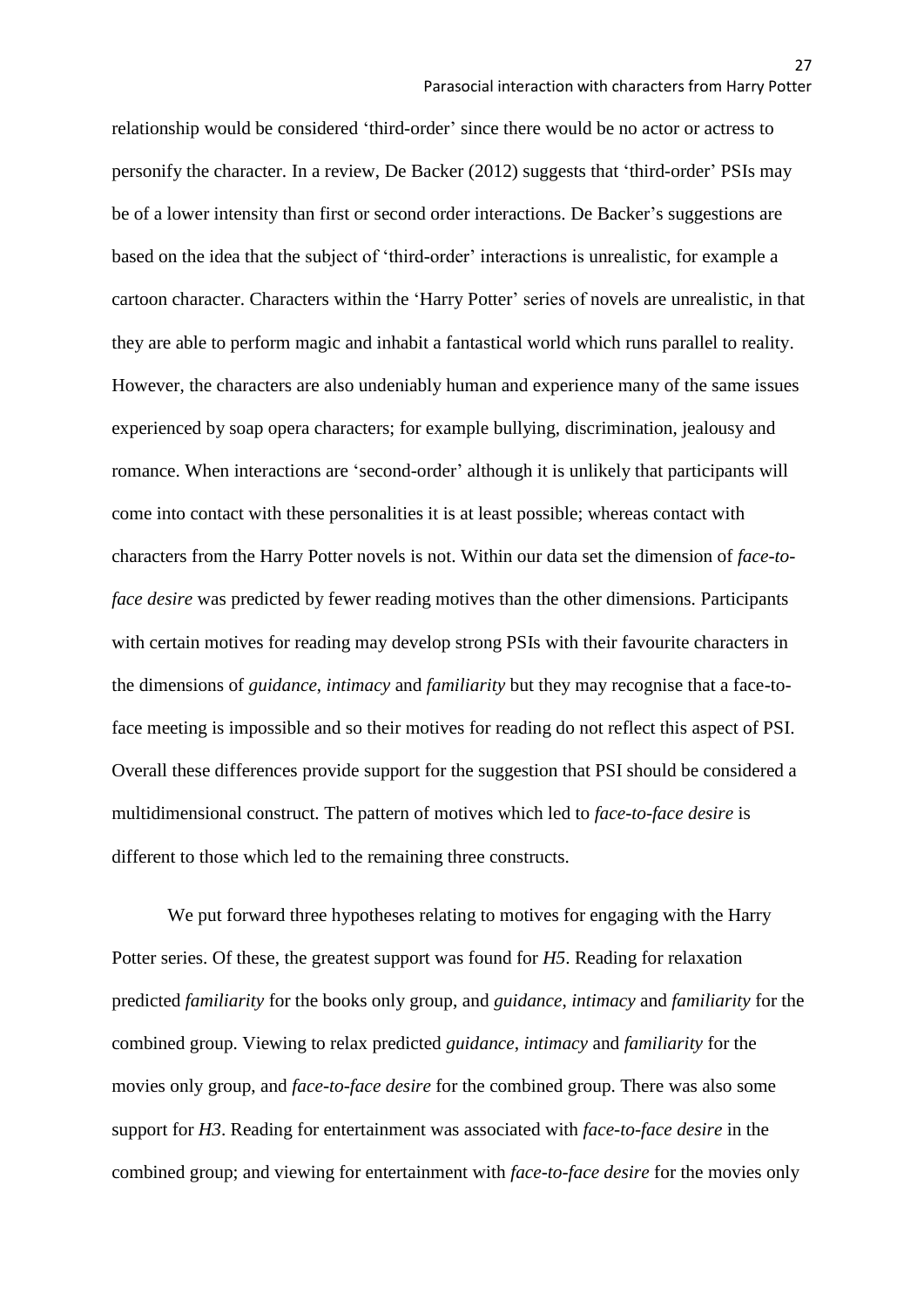group. In the combined group, viewing for entertainment was associated with *guidance* and *familiarity*. These findings suggest that those engaging in PSIs with characters in this series find it a relaxing and enjoyable experience, and engage for positive, active, reasons. We found limited support for *H4,* as *intimacy* was the only dimension predicted by viewing to escape within the movies only group.

Viewing Harry Potter movies to be sociable was a significant predictor of *face-to-face desire*, as well as *guidance,* for participants in the combined group; reading to be sociable was a predictor of this dimension in the books only group. Preference for social, rather than solitary, activities has been suggested for those who are high in extraversion, and those who are high in agreeableness (Finn, 1997; Kraaykamp, 2001; Kraaykamp & van Eijck, 2005). Partial correlations, completed post hoc, indicate that reading for social ( $pr = .13$ ,  $p < .001$ ) and viewing for social ( $pr = 0.17$ ,  $p < 0.001$ ) are both positively correlated with extraversion, but not agreeableness ( $pr = .02$ ,  $p = .43$ ;  $pr = .04$ ,  $p = .15$  respectively), in the combined group. In the books only group, reading to be social positively correlated with extraversion  $(pr = .10, p = .01)$  but not agreeableness  $(pr = .01, p = .75)$ . Neither extraversion  $(pr = .19, p$ = .07) nor agreeableness (*pr* = .08, *p* = .43) correlated with viewing to be sociable in the movies only group. In the case of Harry Potter fans, *face-to-face desire* within a PSI is possibly linked to more social aspects reflective of individuals high in extraversion. Those who score highly on *face-to-face desire* may be more likely to engage in the pursuit of further contact with characters, for example, by spending time on fan websites or related social networking pages. They may also enjoy the 'Harry Potter' series more sociably; for example, watching movies in groups, discussing the characters with friends, or using social media to connect to other fans.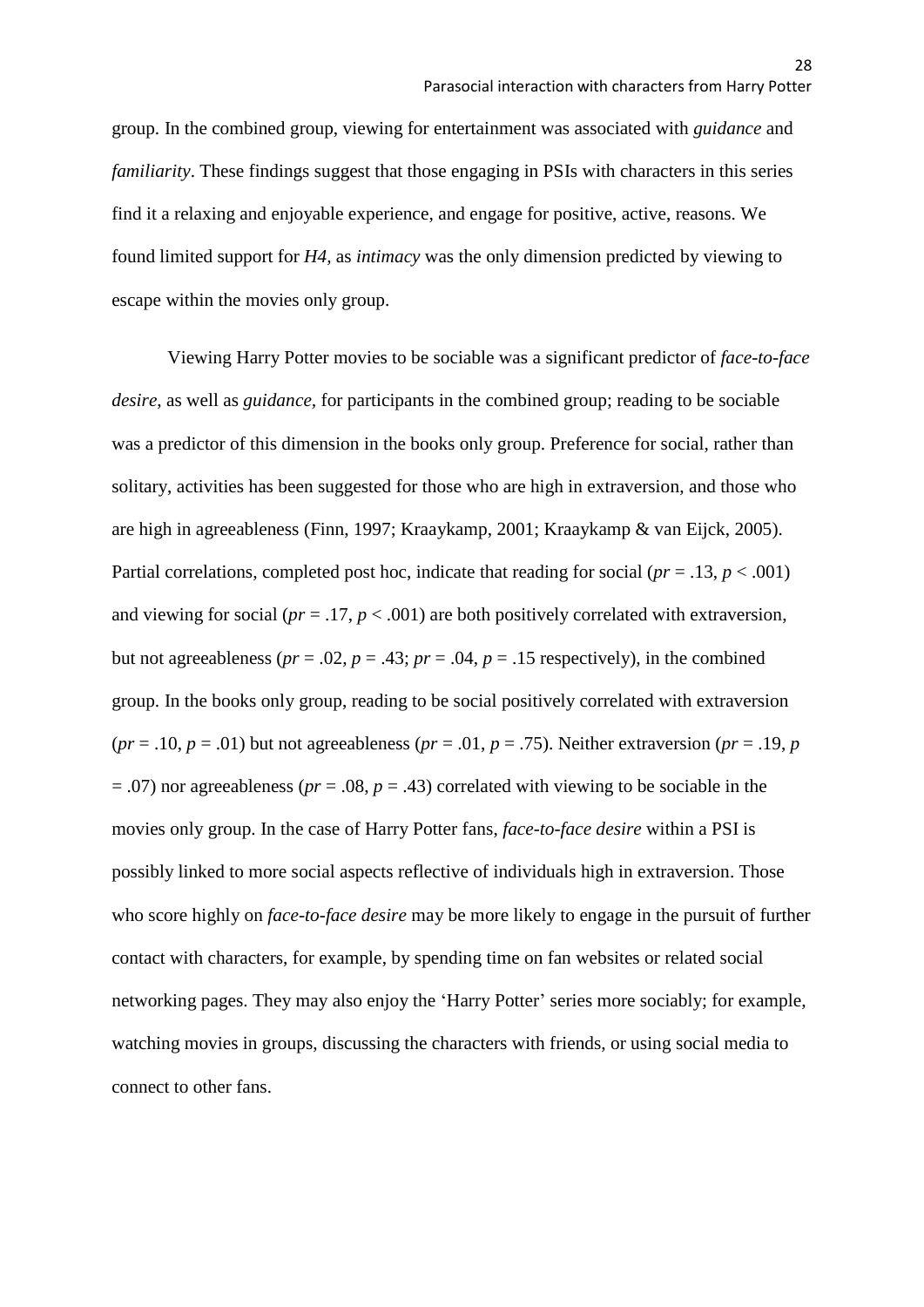All four PSI dimensions were significantly predicted by reading for companionship in the combined group; *guidance*, *intimacy* and *familiarity* were predicted by this motive in the books only group. Although we did not chose to measure aspects such as loneliness, the recurrence of reading for companionship, for most dimensions, suggests that participants who are likely to engage in PSIs do so to alleviate loneliness in their lives (Schiappa, Allen & Gregg, 2007; Baek, Bae, Jang, 2013). Viewing for companionship did not predict any dimensions, in any of the groups, and this contrast likely reflects the fact that viewing of movies in the 'Harry Potter' series may be a more sociable activity. Previous research has failed to find support for a relationship between loneliness and PSI (Derrick et al., 2008; Giles, 2002; Rubin, Perse & Powell, 1985). Although it has been demonstrated, using Harry Potter books, that reading a narrative detailing a specific group, in this case wizards, leads to an implicit and explicit assimilation with the group in question (Gabriel & Young, 2011). Gabriel and Young suggest that such assimilation is reflective of the desire to belong to groups. This suggestion aligns with our results in that engagement in PSI with characters from Harry Potter can be predicted by companionship and by the motivation to be sociable.

In the books only group, reading to pass-the-time was a negative predictor of *guidance*, *intimacy* and *familiarity*; whilst in the combined group reading to pass-the-time negatively predicted *intimacy* and *familiarity*, and viewing to pass-the-time was a negative predictor of *guidance*. Viewing to pass-the-time was a negative predictor of *intimacy* for those who based responses on movies only. Participants were not likely to engage in these dimensions of a PSI with their favourite character if they read books or watched movies merely to pass-the-time. This result indicates that readers and viewers need to be engaged with the material before they can develop a PSI. Research has shown that there is often a positive relationship between engagement in a parasocial interaction (where the participants feels they are experiencing a reciprocal encounter with the target during a viewing episode)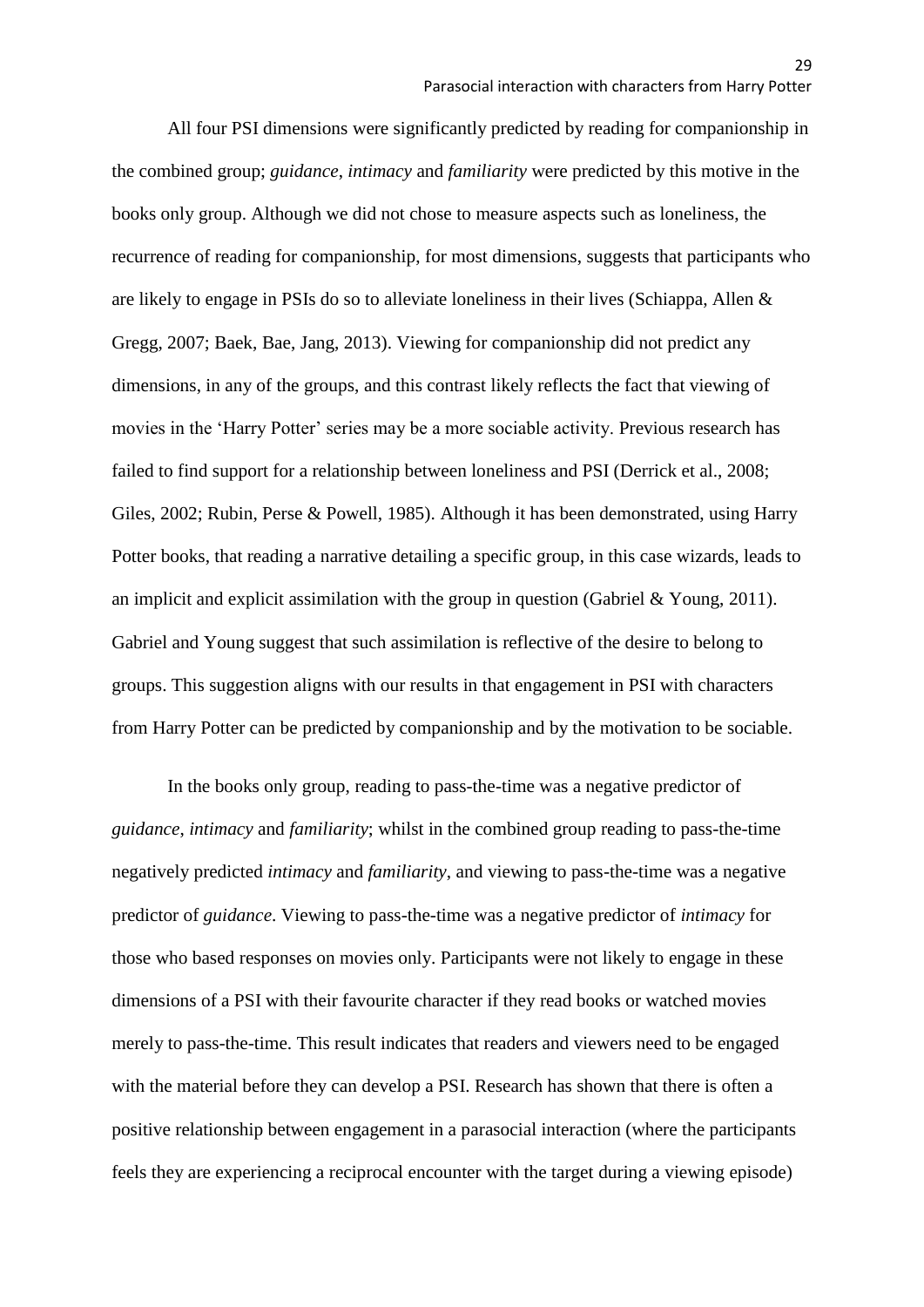and development of a PSI (Hu, 2016). This would suggest that engaging with the book or movie would lead to greater experience of PSI, as opposed to completing the activity to passthe-time. With respect to the Harry Potter series, passive strategies for engagement do not appear to satisfy any uses or gratifications.

Reading for arousal, and viewing for arousal, are consistent predictors of several dimensions of PSI. This finding likely reflects previous suggestions that PSIs are formed when engaging with media for pleasure (Tsay & Bodine, 2012). It is a limitation of this study that further aspects of affective arousal cannot be examined to assess this relationship with PSI. Notably, many of the other motives which predicted dimensions are positive, active, strategies for using media, and so fans likely engage in reading or viewing for a positive sense of arousal, pleasure, and excitement. This is particularly pertinent to the series under consideration as, although non-challenging, storylines are exciting, and include action and adventure. It may be interesting to see if reading or viewing for arousal were related to PSI in a more sedate genre.

Our discussion in relation to the uses and gratifications approach is limited as we have not assessed interpersonal need directly. Our assessment of motives suggests that fans of the Harry Potter series are more likely to engage in PSIs when they are seeking companionship, or to be social, and this would suggest the fulfilment of a need for interpersonal interaction. Further research could address the question of whether motives for engaging with the series correlate with the interpersonal needs of fans.

One additional aspect which has not been addressed in the current study is that of parasocial breakup (PSB). PSB is the experience of negative emotional responses as a consequence of a PSI coming to an end (Cohen, 2003; Eyal & Cohan, 2006). Research investigating reactions to the end of the sitcom "Friends" (Eyal & Cohen, 2006), and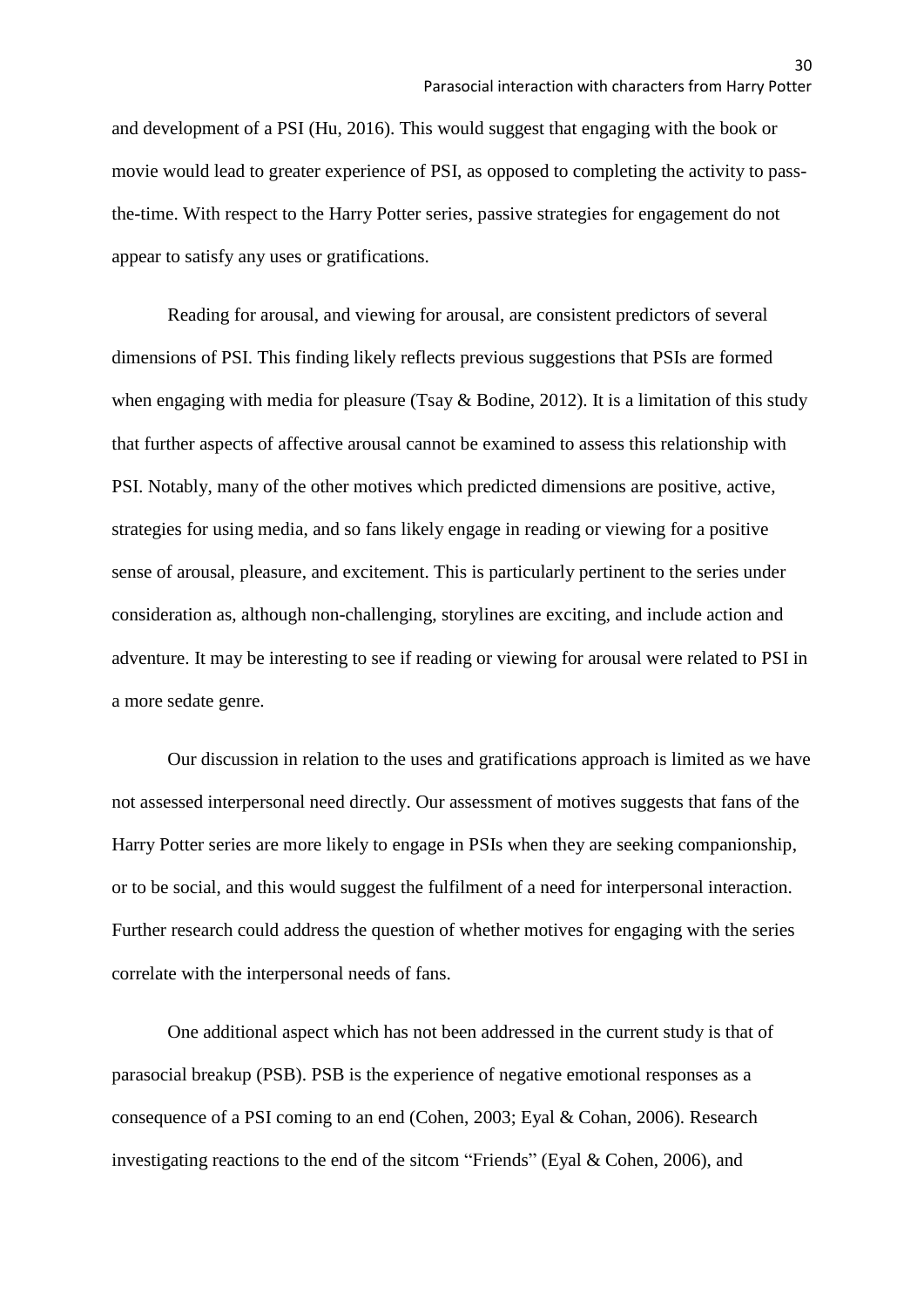disruption to programming schedules due to a writer's strike (Lather & Moyer-Guse, 2011), found that higher levels of PSI led to audience members experiencing higher levels of PSB when a favourite character was no longer present in media. Levels of PSB could also be predicted by loneliness (Eyal & Cohen, 2006), and viewing programs for companionship (Lather & Moyer-Guse, 2011). The initial books and movies featuring the character 'Harry Potter' have been in the public domain since 2011. As discussed there are a range of other opportunities to engage with these characters and the fictional world in which they reside. Fans are also free to re-read or re-view the books and movies as often as they like. More recently a theatrical production has opened which revisits some of the characters within the original Harry Potter series; an accompanying book of scripts is also available allowing readers to engage with the story. The return of these characters in a new, official form, may allow an opportunity to assess both PSB experienced after the release of the final initial books and movies, and any PSI experienced during reading of the newer instalment. Future research may also assess if PSB could be considered a multidimensional construct in a similar manner to PSI. Different aspects of PSB (loneliness or boredom) are likely associated with different motives for engaging in PSI (to be sociable or to pass-the-time), and different dimensions of PSI (*face-to-face desire* or, negatively with *guidance*)

#### **Conclusion**

We have built on the literature on PSIs by assessing engagement in this type of relationship with characters within a specific series of books and movies. We have found that PSIs with characters from the Harry Potter series may relate to the non-challenging, mainstream (as opposed to subculture), nature of the series. Differences between the mediums which fans use to engage with the series were also found. Those with interactions based on books potentially demonstrate social anxiety as a reason for engaging in PSI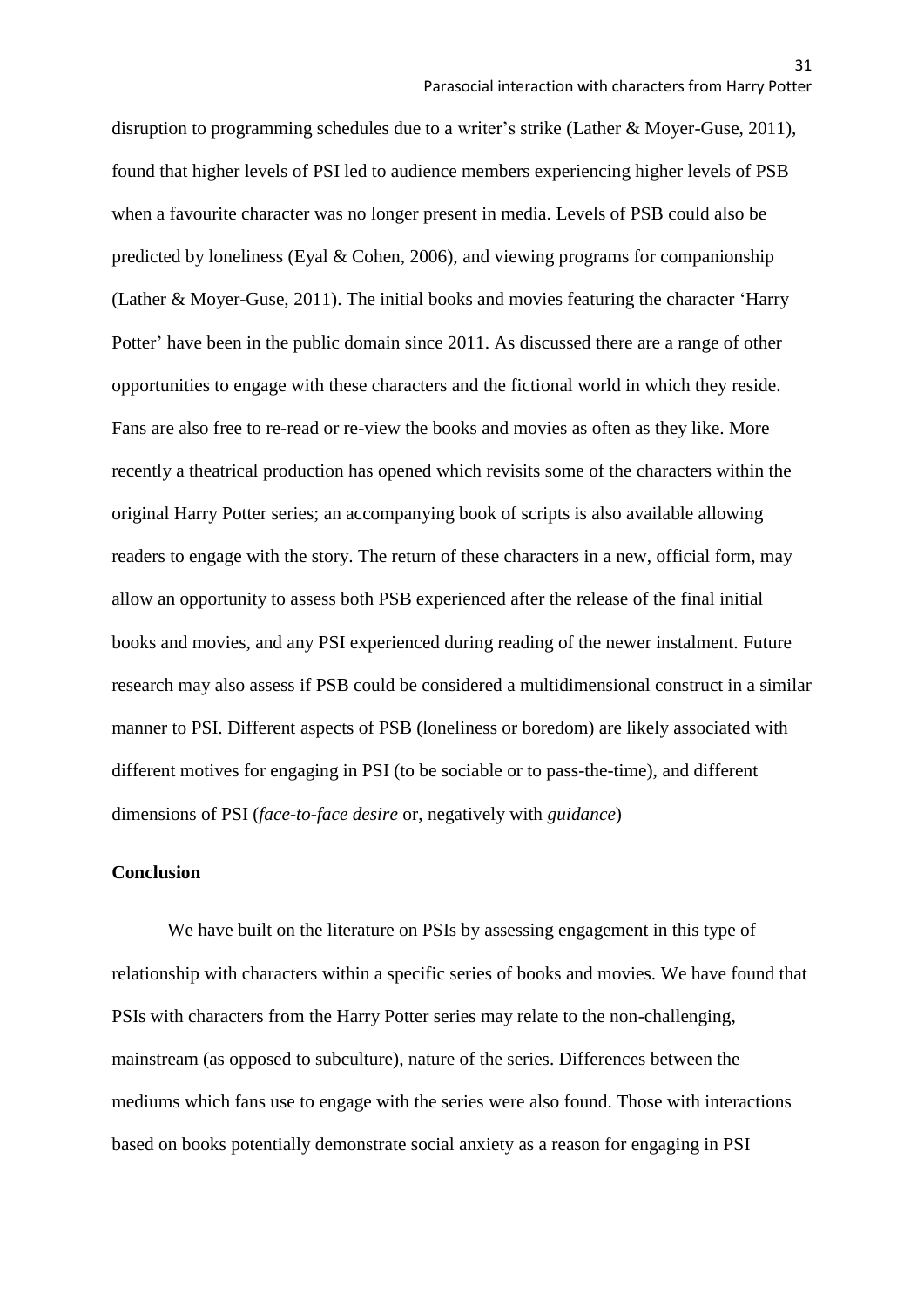through neuroticism, and reading for companionship. Whilst those with interactions based on movies had more social motives for engaging. Our results also provide support for Tsay and Bodine's suggestion that parasocial interaction be treated as a multidimensional construct, as patterns of personality and motivation factors which predict the four dimensions differ. The difference between previous research and the current results suggest that global predictors of PSI are unlikely to be found, rather, factors such as the medium used to engage with personalities and characters, or the persona themselves, shape the reasons people engage in the dimensions of PSI. Treating PSI as multidimensional will allow a greater depth of research into such predictors; as will consideration that the profile of factors that can predict the dimensions of PSI will differ dependent on the personae in question.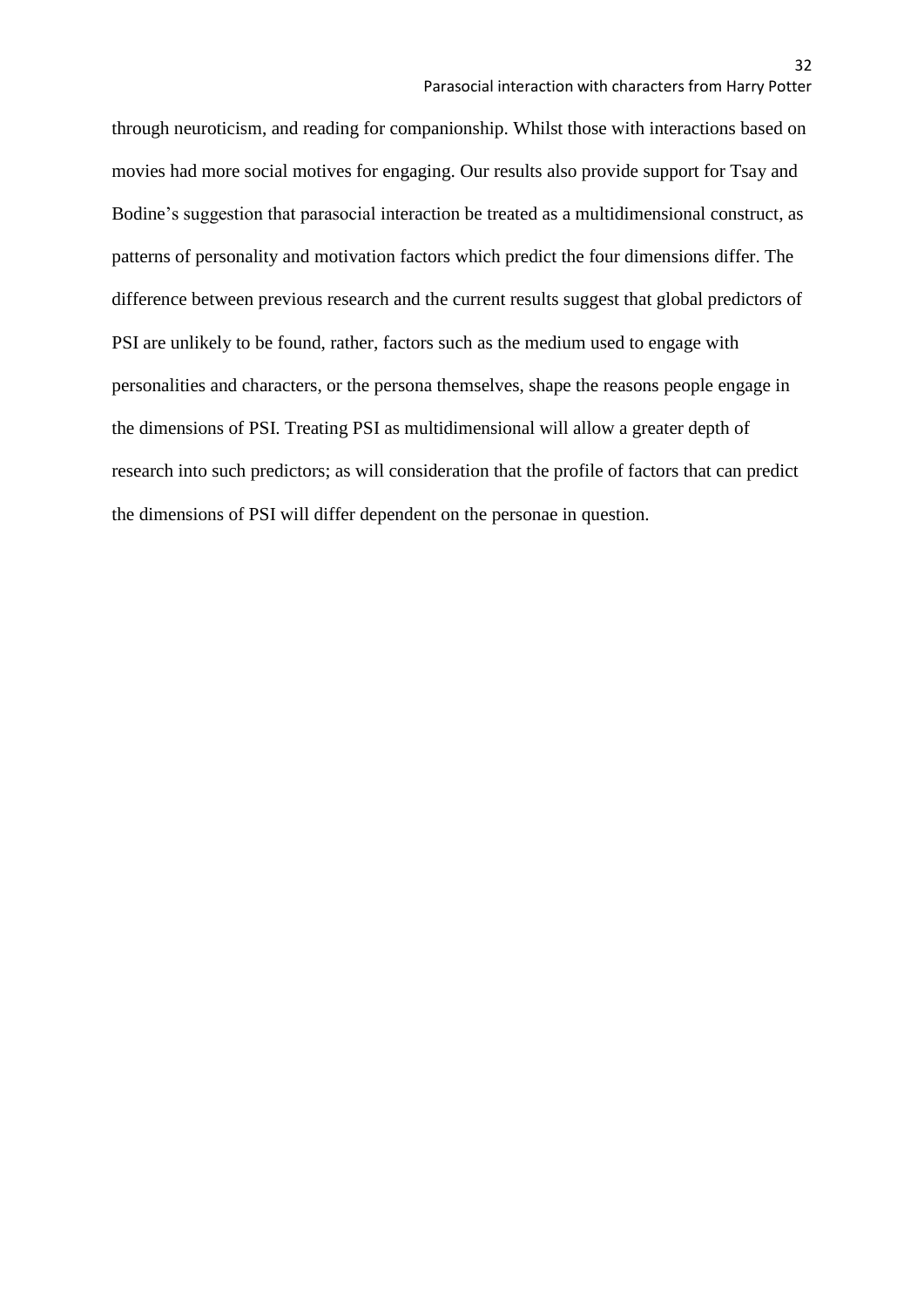#### **References**

- Auter, P. J. (1992). TV that talks back: An experimental validation of a parasocial interaction scale. Journal of Broadcasting and Electronic Media, 36, 173 – 181. http://dx.doi.org/10.1080/08838159209364165
- Baek, Y. M., Bae, Y., & Jang, H. (2013). Social and parasocial relationships on social networking sites and their differential relationships with users' psychological wellbeing. *Cyberpsychology, Behavior and Social Networking, 16*, 521 – 517. http://dx.doi.org/10.1089/cyber.2012.0510
- Berger, C. R., & Calabrese, R. J. (1975). Some explorations in initial interaction and beyond.: Towards a developmental theory of interpersonal communication. Human Communication Research, 1, 99 – 112. . http://dx.doi.org/10.1111/j.1468- 2958.1975.tb00258.x
- Camella, C. (2001). *Parasocial Relationships in Female College Student Soap Opera Viewers Today*. CTA Senior Thesis Paper. Western Connecticut State University. Retrieved 19<sup>th</sup> August 2015 from http://people.wcsu.edu/mccarneyh/acad/Camella.html.
- Cohen, J. (2003). Parasocial breakups: Measuring individual differences in responses to dissolution of parasocial relationship. *Mass Communication and Society, 6,* 191 – 202. http://dx.doi.org /10.1177/0265407504041374
- Cole, T., & Leets, L. (1999). Attachment styles and intimate television viewing: Insecurely forming relationships in a parasocial way. Journal of Social and Personal Relationships, 16, 495 – 511. http://dx.doi.org/10.1177/0265407599164005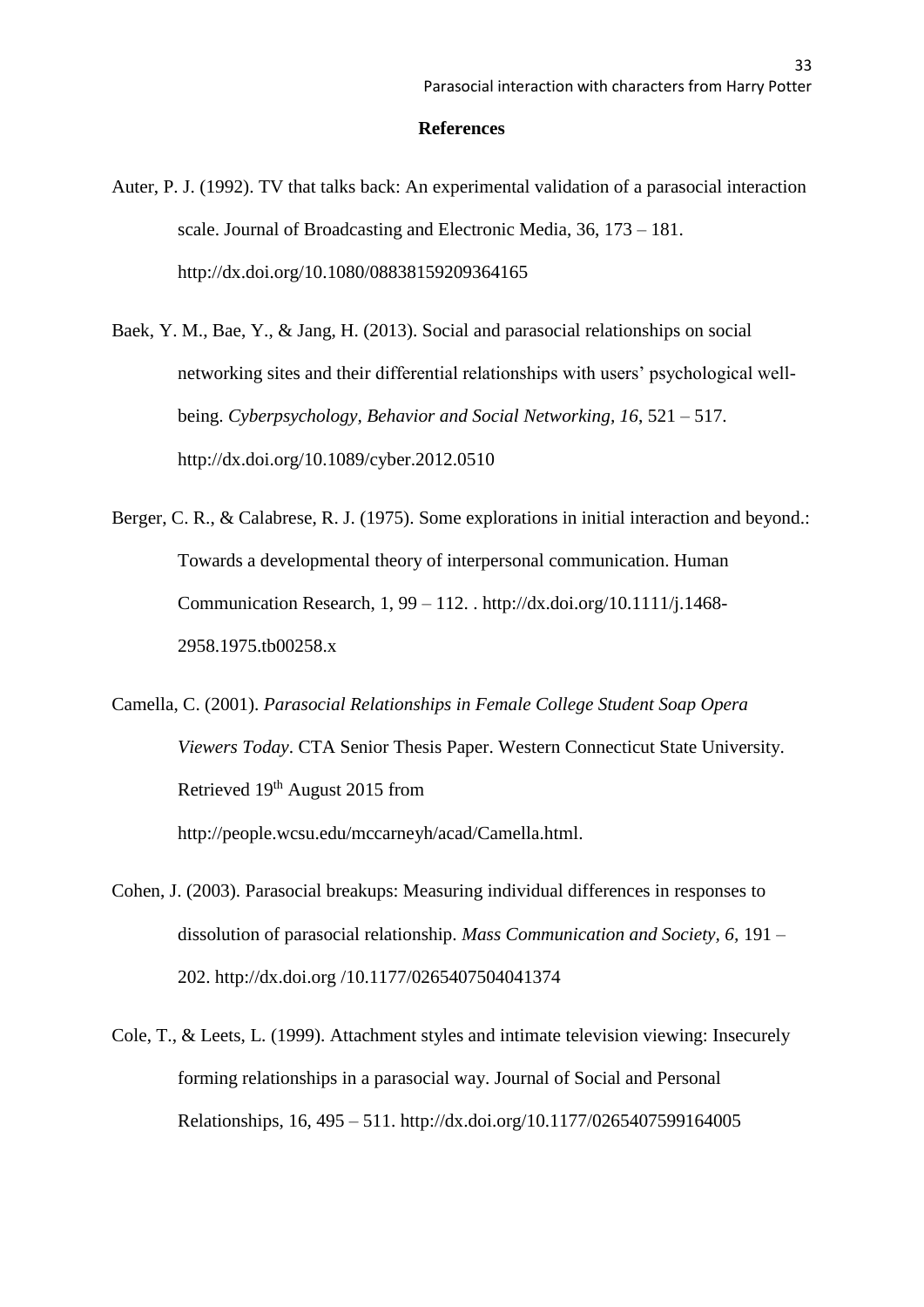Conway, J. C., & Rubin, A. M. (1991). Psychological predictors of television viewing motivation. *Communication Research, 18*, 443 – 463. http://dx.doi.org/10.1177/009365091018004001

- De Backer, C. J. S. (2012). Blinded by the starlight: An evolutionary framework for studying celebrity culture and fandom. Review of General Psychology, 16, 144 – 151. http://dx.doi.org/10.1037/a0027909
- Derrick, J. L., Gabriel, S., & Tippin, B. (2008). Parasocial relationships and selfdiscrepancies: Faux relationships have benefits for low self-esteem individuals. *Personal Relationships, 15,* 261 – 280. http://dx.doi.org/ 10.1111/j.1475- 6811.2008.00197.x
- Dibble, J. L., Hartmann, T., & Roasen, S. F. (2015). Parasocial interaction and parasocial relationship: Conceptual clarification and a critical assessment of measures. *Human Communication Research*, available online. http://dx.doi.org/10.1111/hcre.12063
- Donohew, L., Palmgreen, P., & Rayburn, J. D. (1987). Social and psychological origins of media use: A lifestyle analysis. Journal of Broadcasting & Electronic Media, 31, 255 – 278. http://dx.doi.org/10.1080/08838158709386663
- Eyal, K., & Cohen, J. (2006). When good friends say goodbye: A parasocial breakup study. *Journal of Broadcasting and Electronic Media, 50,* 502 – 523. http://dx.doi.org/10.1207/s15506878jobem5003\_9
- Finn, S. (1997). Origins of media exposure: Linking personality traints to TV, radio, print , and film use. *Communication Research, 24*, 507 – 529. http://dx.doi.org/10.1177/009365097024005003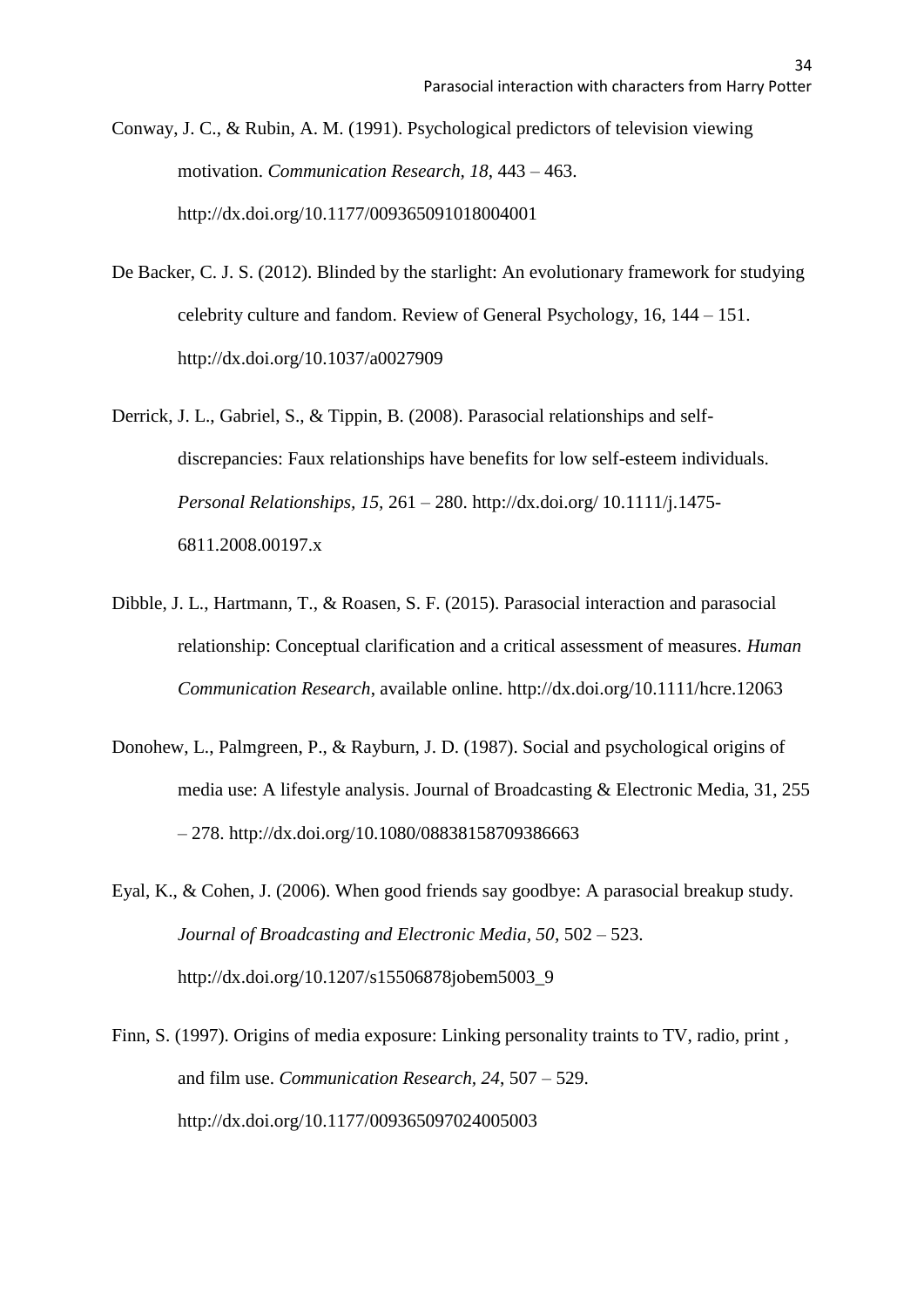Finn, S., & Gorr, M. B. (1988). Social isolation and social support as correlates of television viewing motivations. *Communication Research, 15*, 135 – 158. http://dx.doi.org/10.1177/009365088015002002

- Franzoi, S. L., & Shields, S. A. (1984). The body esteem scale: Multidimensional structure and sex differences in a college population. *Journal of Personality Assessment, 48,* 173 – 178. http://dx.doi.org/10.1207/s15327752jpa4802\_12
- Frederick, E., Hoon Lim, C., Clavio, G., & Walsh, P. (2012). Why we follow: An examination of parasocial interaction and fan motivations for following athlete archetypes on Twitter. *International Journal of Sport Communication, 5*, 481-502.
- Gabriel, S., & Young, A. F. (2011). Becoming a vampire without being bitten: The narrative collective-assimilation hypothesis. *Psychological Science, 22*, 990 – 994. http://dx.doi.org/10.1177/0956797611415541
- Giles, D. C. (2002). Parasocial interaction: A review of the literature and a model for future research. *Media Psychology, 4*, 279 – 305. http://dx.doi.org/10.1207/S1532785XMEP0403\_04
- Grant, A. E., Gunthrie, K. K., & Ball-Rokeach, S. J. (1991). Television shopping: A media system dependency perspective. *Communication Research, 18*, 773-798. http://dx.doi.org/10.1177/009365091018006004
- Gregg, P. W. (1971). *Television viewing as parasocial interaction for persons aged 60 years or older.* Unpublished master's thesis, University of Oregon, Eugene.
- Hartmann, T., & Goldhoorn, C. (2011). Horton and Wohl revisited: Exploring viewers' experience of parasocial interaction. Journal of Communication, 61, 1104 – 1121. http://dx.doi.org/10.1111/j.14602466.2011.01595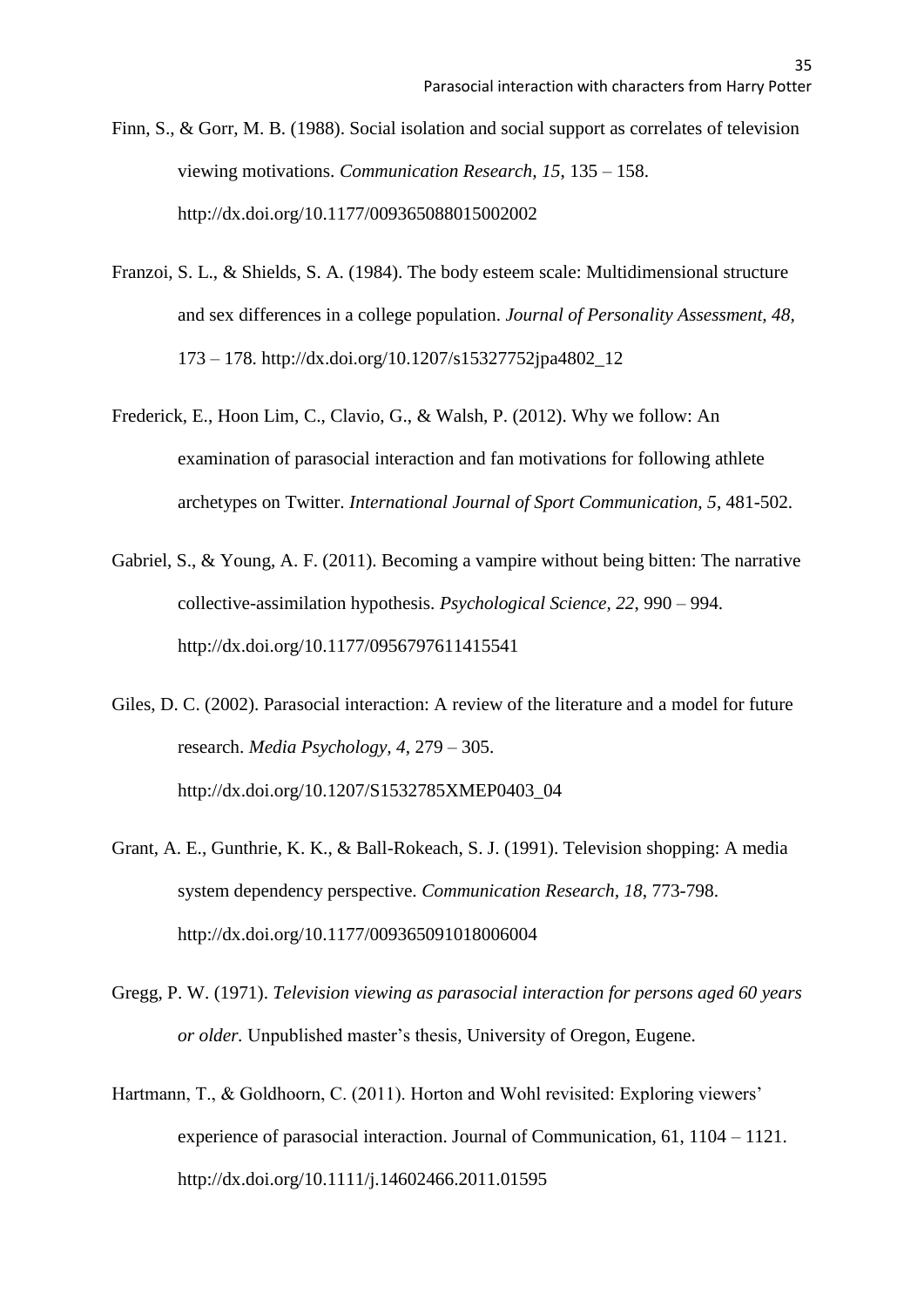- Horton, D., & Wohl, R, R. (1956). Mass Communication and parasocial interaction; observations on intimacy at a distance. *Psychiatry: Journal for the Study of Interpersonal Processes, 19,* 215 – 229.
- Hoffner, C. A., & Cohen, E. L. (2012). Responses to obsessive compulsive disorder on Monk among series fans: Parasocial relations, presumed media influence, and behavioral outcomes. *Journal of Broadcasting & Electronic Media, 56*, 650 – 668. http://dx.doi.org.gcu.idm.oclc.org/10.1080/08838151.2012.732136
- Houlberg, R. (1984). Local television news audience and the para-social interaction. *Journal of Broadcasting, 28*, 423 – 429. http://dx.doi.org/10.1080/08838158409386551
- Hu, M. (2016). The influence of a scandal on parasocial relationship, parasocial interaction, and parasocial breakup. *Psychology of Popular Media Culture*, *5*, 217-231. http://dx.doi.org/10.1037/ppm0000068
- Katz, E., Blumler, J. G., & Gurevitch, M. (1974). Utilization of mass communication by the individual. In J. G. Blumler & E. Katz (Eds.), *The uses of mass communication: Current perspectives on gratifications research* (pp. 21-32). Beverly Hills, CA: Sage.
- Knobloch-Westerwick, S., & Alter, S. (2006). Mood adjustment to social situations through mass media use: How men ruminate and women dissipate angry moods. *Human Communication Research, 32*, 58-73. http://dx.doi.org/10.1111/j.1468- 2958.2006.00003.x
- Kraaykamp, G. (2001). Parents, personality and media preferences. *Communications, 26*, 15 37. http://dx.doi.org/10.1515/comm.2001.26.1.15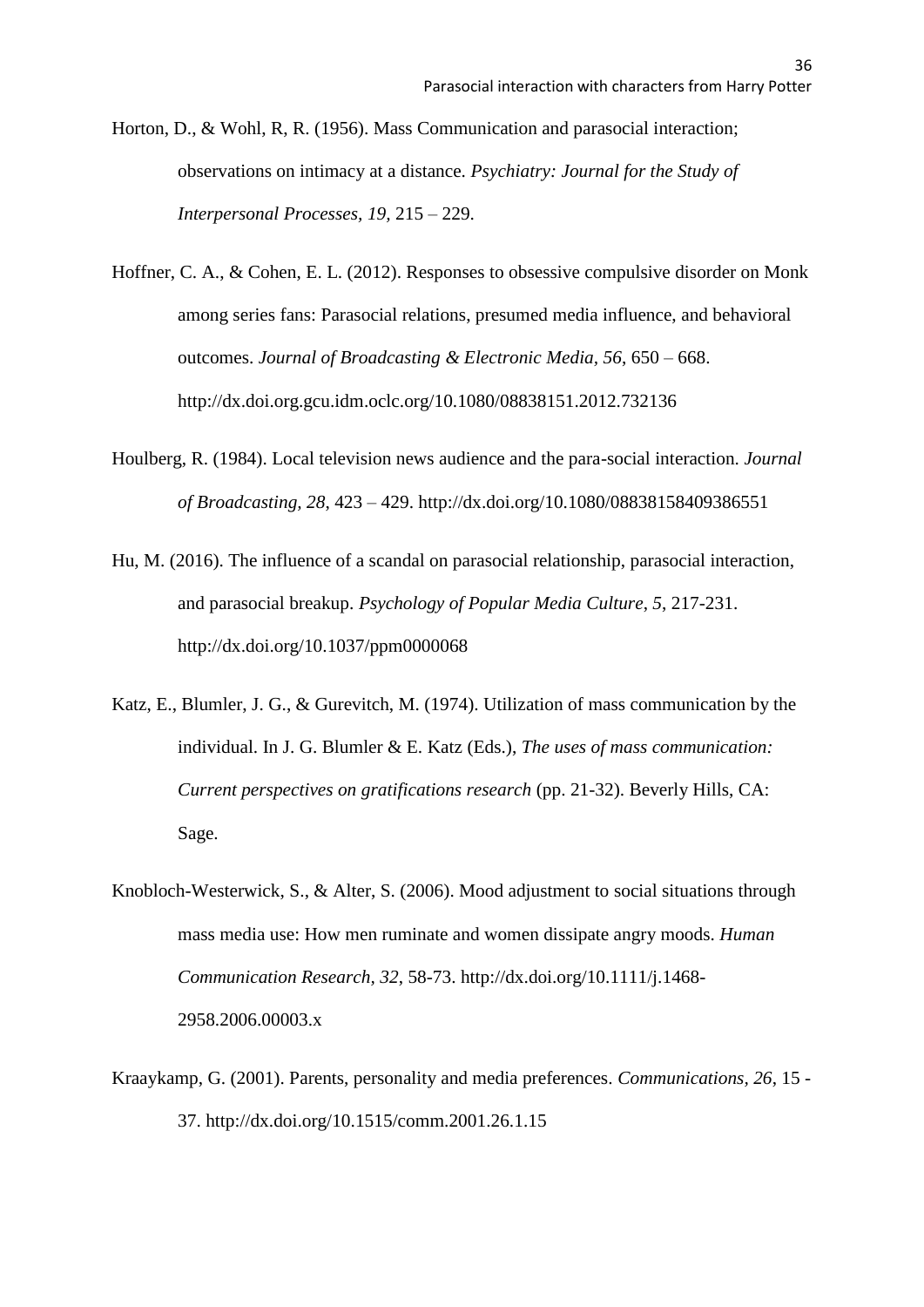Kraaykamp, G., & van Eijck, K. (2005). Personality, media preferences, and cultural participation. *Personality and Individual Differences, 38*, 1675 – 1688. http://dx.doi.org/10.1016/j.paid.2004.11.002

Lachlan, K. A., & Mahoney, E, K. (2008). Game player characteristics and interactive content: Exploring the role of personality and telepresence in video game violence. *Communication Quarterly, 56*, 284 – 302. http://dx.doi.org/10.1080/01463370802240866

- Lather, J., & Moyer-Guse, E. (2011). How do we react when our favorite characters are taken away? An examination of temporary parasocial breakup. *Mass Communication and Society, 14,* 196 – 215. http://dx.doi.org /10.1080/15205431003668603
- McCrae, R. R., & Costa, P. T. (2004). A contemplated revision of the NEO Five-Factor Inventory. *Personality and Individual Differences, 36*, 587–596. http://dx.doi.org/10.1016/S0191-8869(03)00118-1
- Nabi, R. L., & Riddle, L. (2008). Personality traits, television viewing, and the cultivation effect. *Journal of Broadcasting and Electronic Media, 52*, 327 – 348. http://dx.doi.org/10.1080/08838150802205181
- Nabi, R. L., Stitt, C, R., Halford, J., & Finnerty, K. L. (2006). Emotional and cognitive predictors of the enjoyment of reality-based fictional television programming: An elaboration of the uses and gratifications perspective. *Media Psychology, 8*, 421 – 447. http://dx.doi.org/10.1207/s1532785xmep0804\_5
- Perse, E. M., & Rubin, R. B. (1989). Attribution in social and parasocial relationships. *Communication Research, 16*, 59 – 77. http://dx.doi.org/10.1177/009365089016001003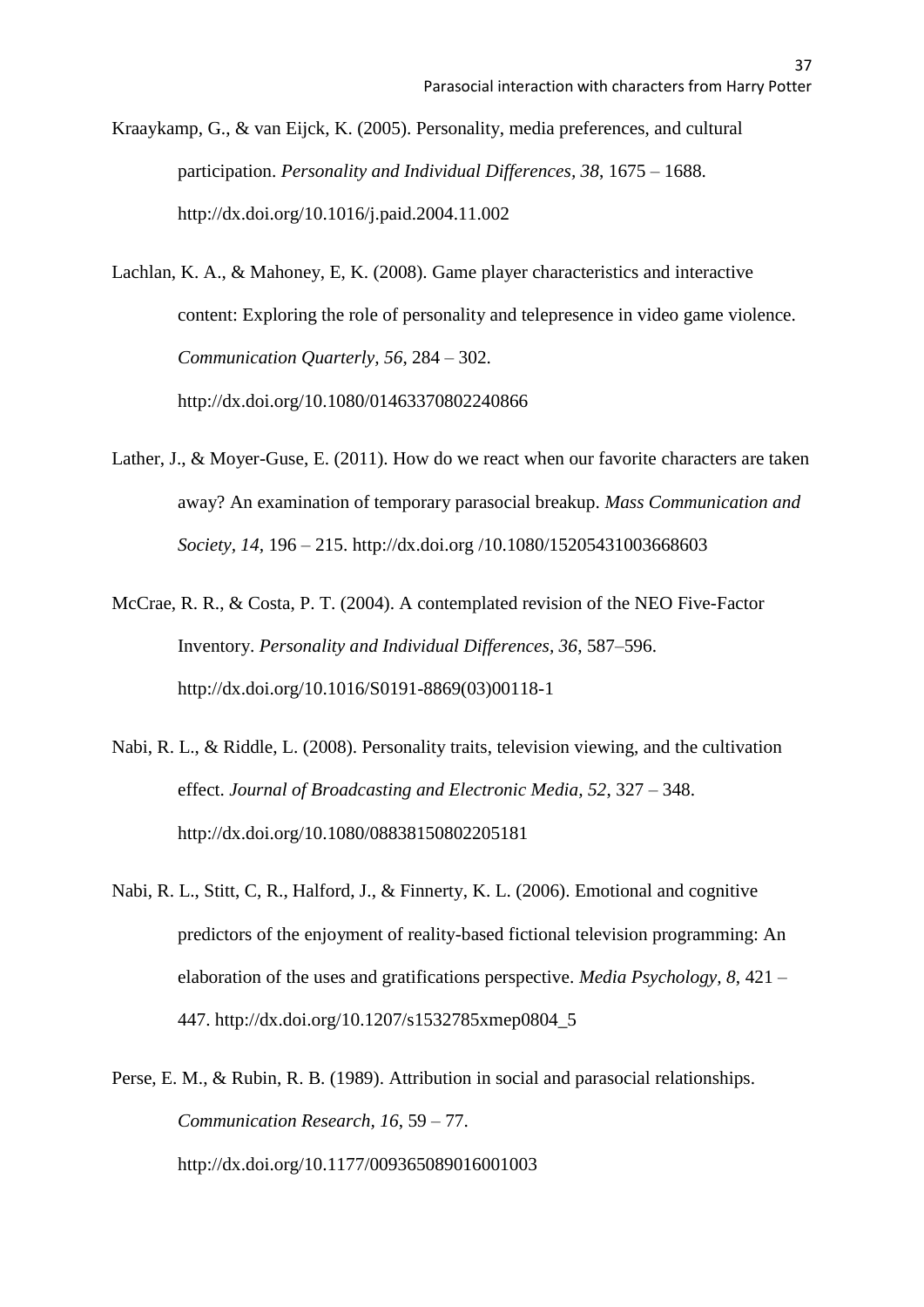- Romer, D., & Berkson, G. (1980). Social ecology of supervised communal facilities for mentally disabled adults: III. Predictors of social choice. *American Journal of Mental Deficiency, 85*, 243 – 252.
- Rubin, A. M. (1983). Television uses and gratifications: The interactions of viewing patterns and motivations. *Journal of Broadcasting and Electronic Media, 27*, 37 – 52. http://dx.doi.org /10.1080/08838158309386471
- Rubin, A. M., & Rubin, R. B. (1985). Interface of personal and mediated communication: A research agenda. *Critical Studies in Mass Communication, 2*, 36-53. http://dx.doi.org/10.1080/15295038509360060
- Rubin, R. B., & McHugh, M. P. (1987). Development of parasocial interaction relationships. *Journal of Broadcasting and Electronic Media, 31*, 279 – 292. http://dx.doi.org/10.1080/08838158709386664
- Rubin, A. M., Perse, E. M., Powell, R. A. (1985). Loneliness, parasocial interaction, and local television news viewing. *Human Communication Research, 12*, 155 – 180. http://dx.doi.org/10.1111/j.1468-2958.1985.tb00071.x
- Sanderson, C. A., Rahm, K. B., & Beigbeder, S. A. (2005). The link between the pursuit of intimacy goals and satisfaction in close same-sex friendships: An examination of the underlying processes. *Journal of Social and Personal Relationships, 22*, 75 – 98. http://dx.doi.org/10.1177/0265407505049322
- Schiappa, E., Allen, M., & Gregg, P. B. (2007). Parasocial relationships and television: A meta-analysis of the effects. In R. Preiss, B. Gayle, N. Burrell, M. Allen, and J Bryant (Eds.), *Mass media effects; Advances through meta-analysis* (pp. 301-314). Mahwah, NJ: Lawrence Erlbaum.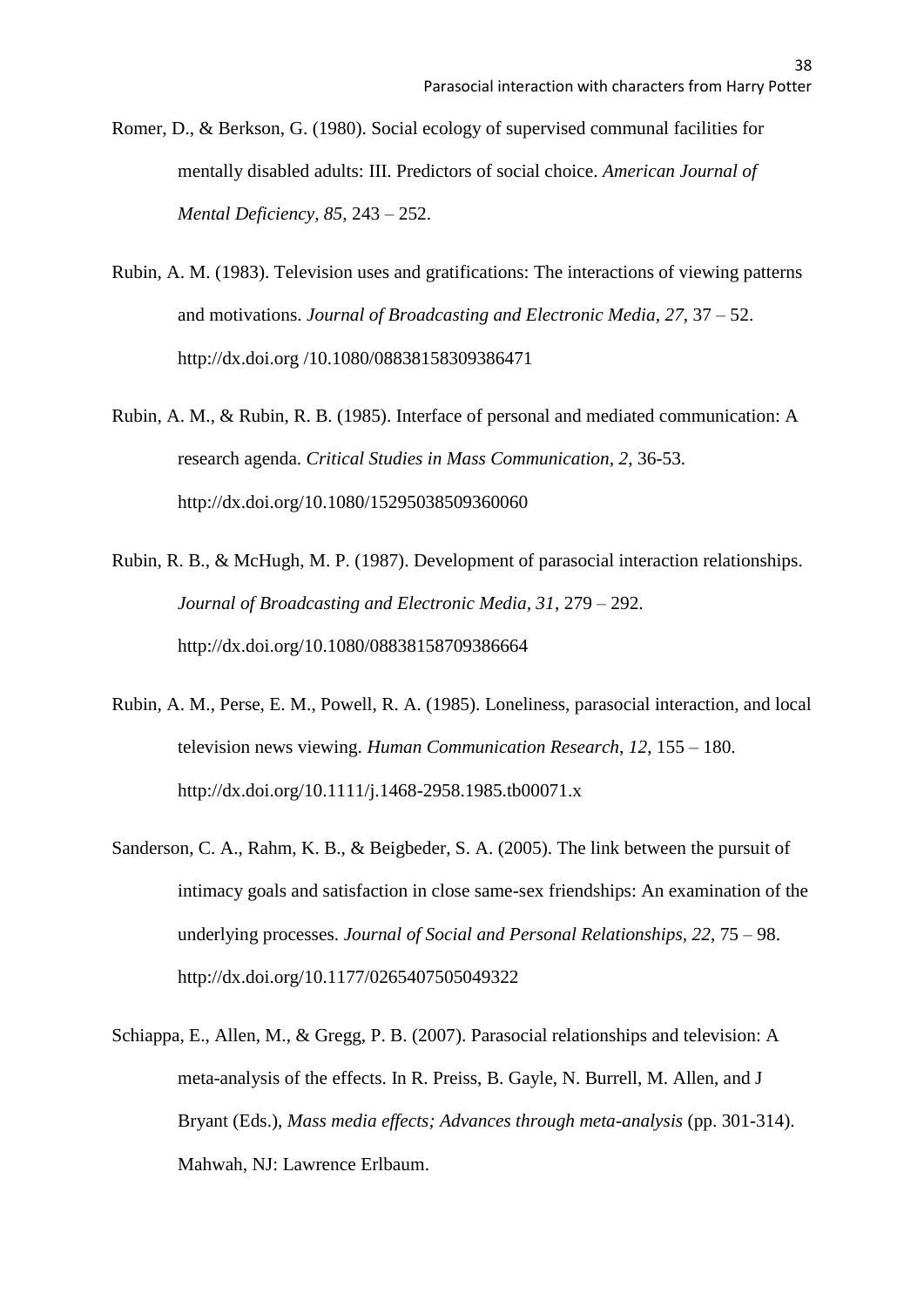- Schmid, H., & Klimmt, C. (2011). A magically nice guy: Parasocial relationship with Harry Potter across different cultures. The International Communication Gazette, 73, 252 – 269. http://dx.doi.org/ 10.1177/1748048510393658
- Shim, J. W., & Paul, B. (2007). Effects of personality types on the use of television genres. *Journal of Broadcasting and Electronic Media, 51*, 287 – 304. http://dx.doi.org/10.1080/08838150701304852
- Stever, G. (1991). Imaginary social relationships and personality correlates: The case of Michael Jackson and his fans. *Journal of Psychological Type, 21*, 68 – 76.
- Stever, G. (1995). Gender by type interaction effects in mass media subcultures. *Journal of Psychological Type, 32*, 3 -12.
- Trevino, L. K., Lengel, R. H., & Daft, R. L. (1987). Media symbolism, media richness, and media choice in organizations: A symbolic interactionist perspective. *Communication Research, 14*, 553 – 574. http://dx.doi.org/10.1177/009365087014005006
- Tsay, M., & Bodine, B, M. (2012). Exploring parasocial interaction in college students as a multidimensional construct: Do personality, interpersonal need and television motive predict their relationship with media characters? *Psychology and Popular Media Culture, 1*, 185-200. http://dx.doi.org/10.1037/a0028120
- Tukachinsky, R. H. (2011). Para-romantic love and para-friendships: Development and assessment of a multiple-parasocial relationships scale. *American Journal of Media Psychology, 3*, 73-94.